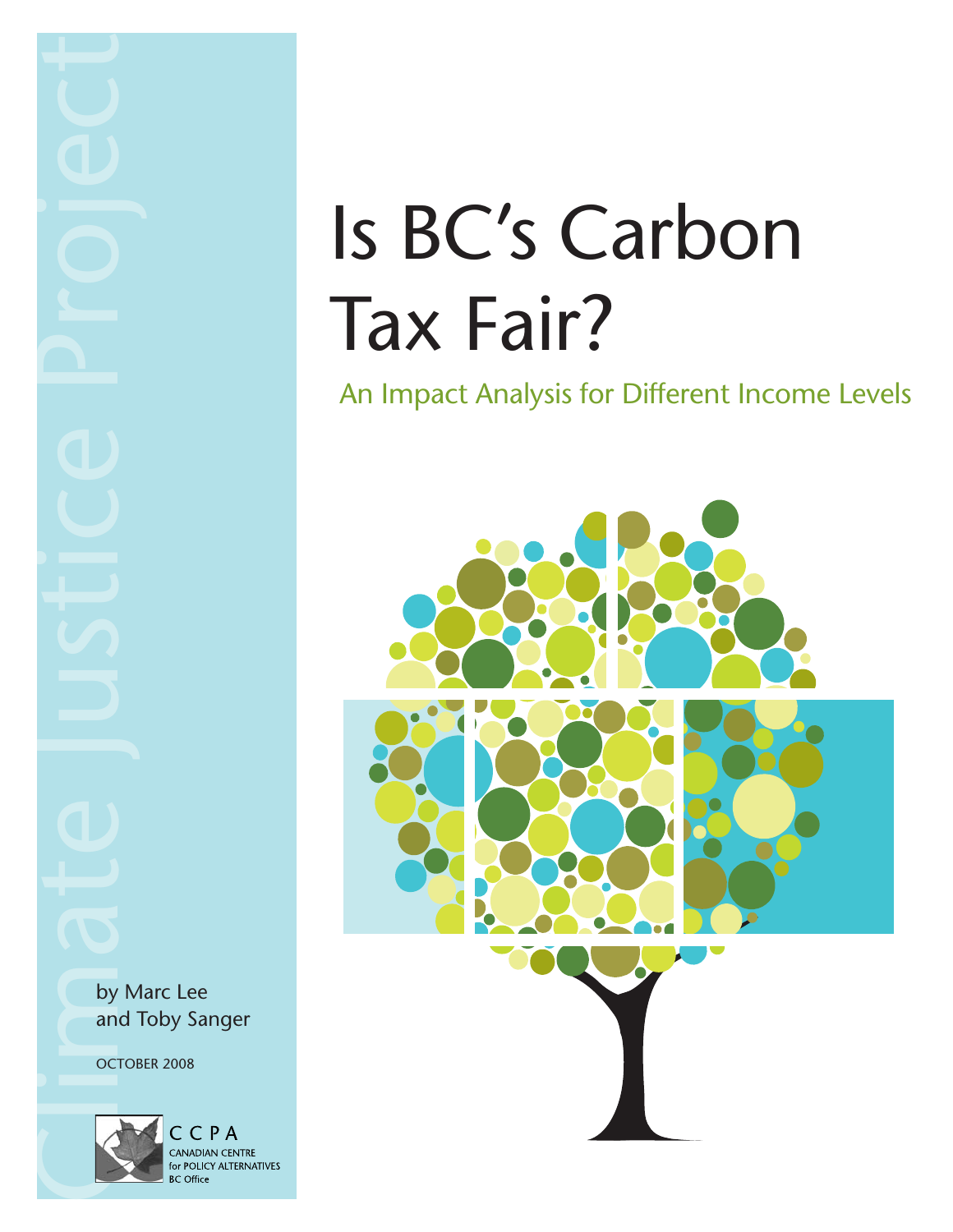#### IS BC'S CARBON TAX FAIR? An Impact Analysis for Different Income Levels

By Marc Lee and Toby Sanger

October 2008

The opinions in this report, and any errors, are those of the authors, and do not necessarily reflect the views of the publishers or their funders, sponsors or supporters.

This publication is available under limited copyright protection. You may download, distribute, photocopy, cite or excerpt this document provided it is credited and not used for commercial purposes. Permission is required for all other uses.

Printed copies: \$10. Download free from the CCPA website. Making a donation to the CCPA or taking out a membership will help us continue to provide people with access to our ideas and research free of charge.

Copyedit and design: Nadene Rehnby and Pete Tuepah, [www.handsonpublications.com]( http://www.handsonpublications.com )

ISBN 978-1-897569-01-6



CCPA CANADIAN CENTRE for POLICY ALTERNATIVES **BC** Office

1400 – 207 West Hastings Street, Vancouver BC V6B 1H7 tel: 604-801-5121 | ccpabc@policyalternatives.ca

#### **<www.policyalternatives.ca>**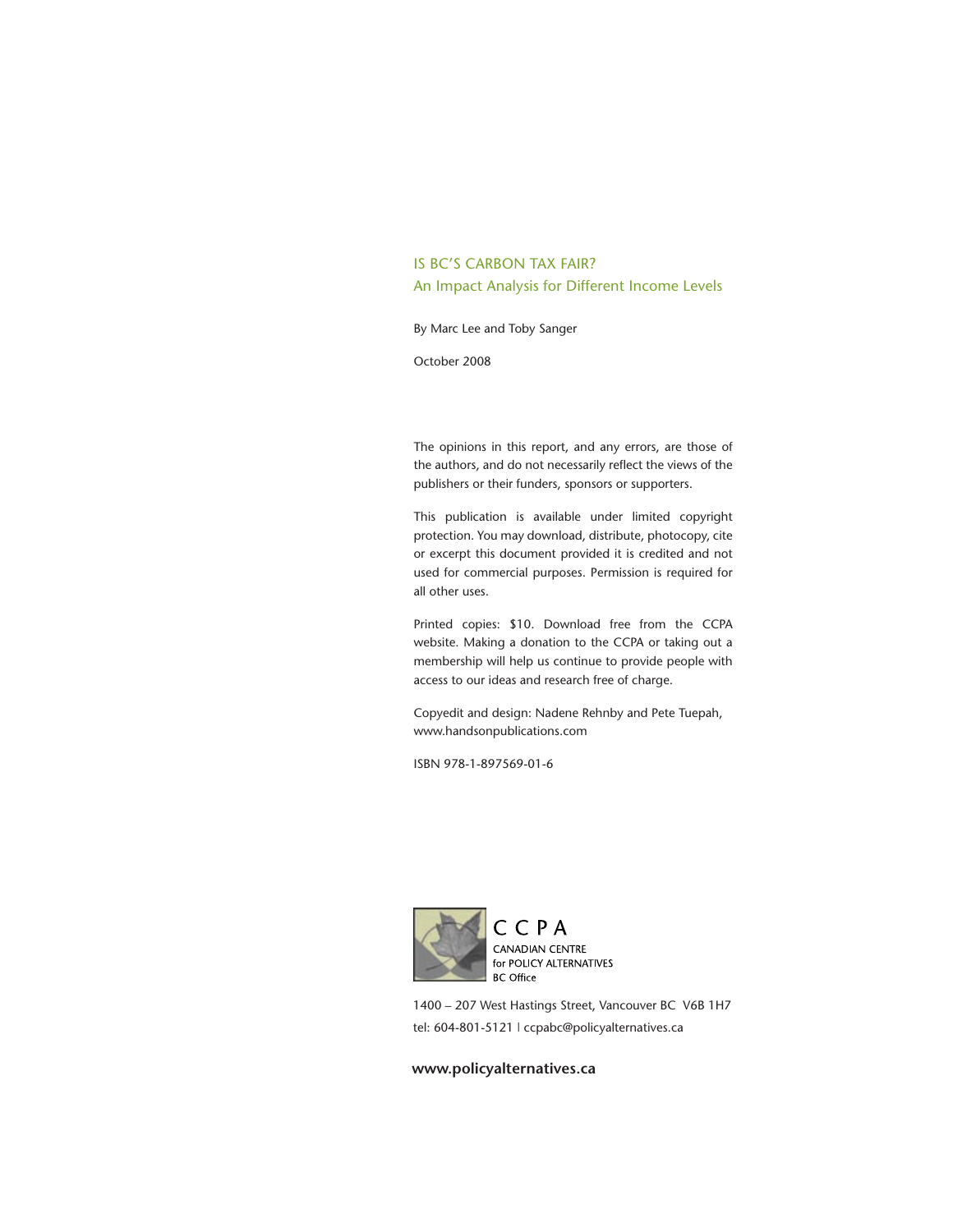# **Contents**

| PART 1 |                                                           |
|--------|-----------------------------------------------------------|
| PART 2 | Empirical Results for BC Carbon Tax and Recycling 11      |
| PART 3 | Recycling Options for a Progressive Carbon Tax Regime  16 |
| PART 4 |                                                           |
|        |                                                           |
|        |                                                           |
|        |                                                           |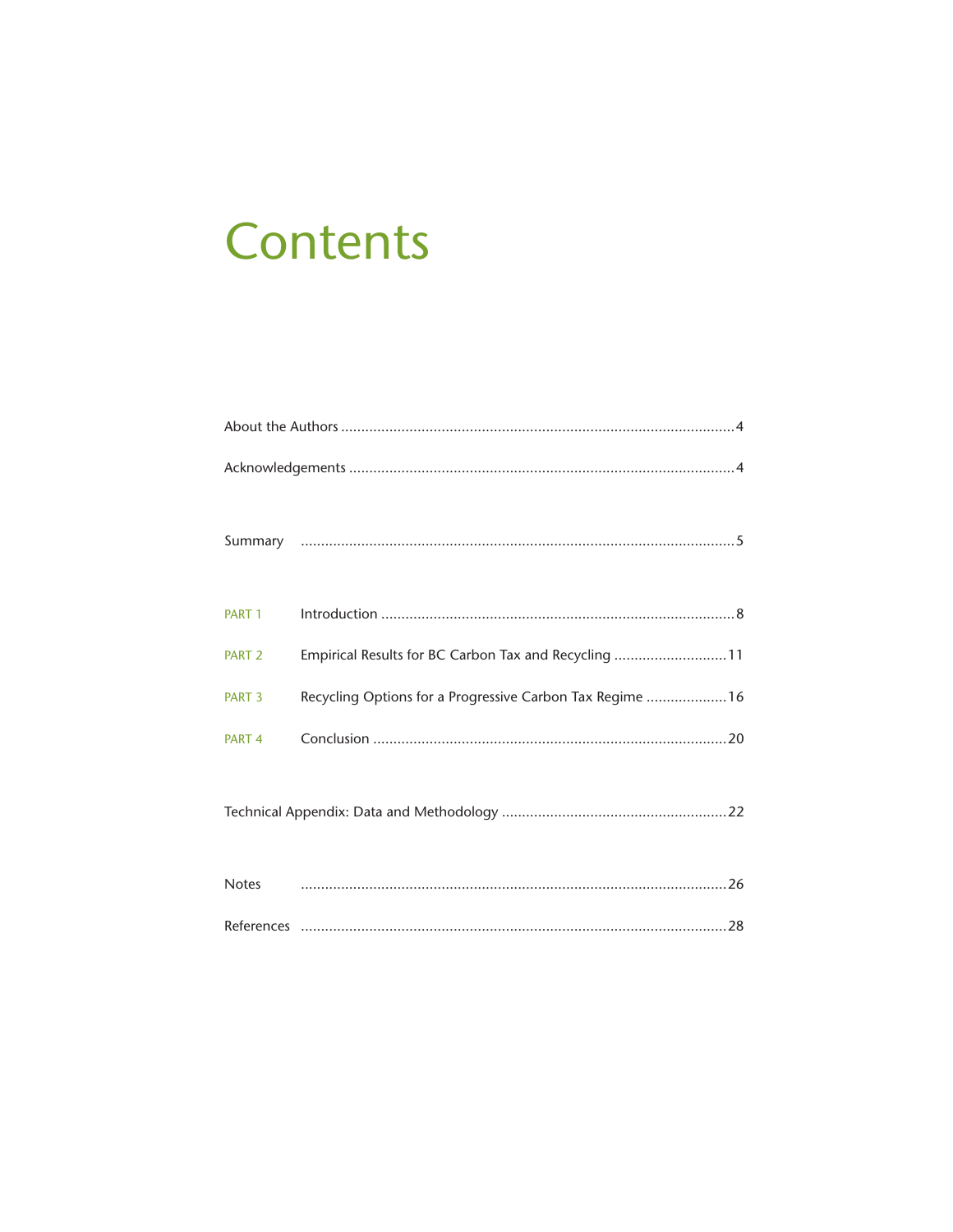#### About the Authors

Marc Lee is the Senior Economist with the BC Office of the Canadian Centre for Policy Alternatives. He is a frequent media commentator on public policy issues and has authored many CCPA publications looking at fiscal policy and the financing of public services, including: *Eroding Tax Fairness: Tax Incidence in Canada 1990 to 2005; Is Medicare Sustainable? A Closer Look at Aging, Technology and Other Cost Drivers in Canada's Health Care System; Size of Government and Economic Performance: What does the Evidence Say?;* and, *Tax Cuts and the "Fiscal Imbalance."* Marc is chair of the Progressive Economics Forum, a national network of economists (www.progressiveeconomics.ca).

Toby Sanger is the Senior Economist with the Canadian Union of Public Employees. In the early 1990s he worked as an environmental economist; since then he has worked as economic policy advisor to the Ontario Finance minister, chief economist for the Yukon government, and coordinator of CCPA's *Alternative Federal Budget*, among other areas. A number of his more recent publications can be found at [www.cupe.ca/](http://www.cupe.ca/economics) [economics.](http://www.cupe.ca/economics) He is also the author of a chapter about the Harper government's record on climate change in *The Harper Record*, a new book published by the CCPA.

#### Acknowledgements

The authors would like to thank the following for comments on an earlier draft of this study: Ian Bruce, Shannon Daub, David Green, Marjorie Griffin Cohen, Jon Kesselman, Seth Klein, Todd Litman, Alan Macnaughton, Fiona MacPhail, Keith Reynolds and Clark Williams-Derry. The opinions and any errors in this paper are those of the authors, and do not necessarily reflect the views of the Canadian Centre for Policy Alternatives.

Part of the analysis in this study is based on Statistics Canada's Social Policy Simulation Database and Model. The assumptions and calculations underlying the simulation results were prepared by the authors; responsibility for the use and interpretation of these data is entirely that of the authors.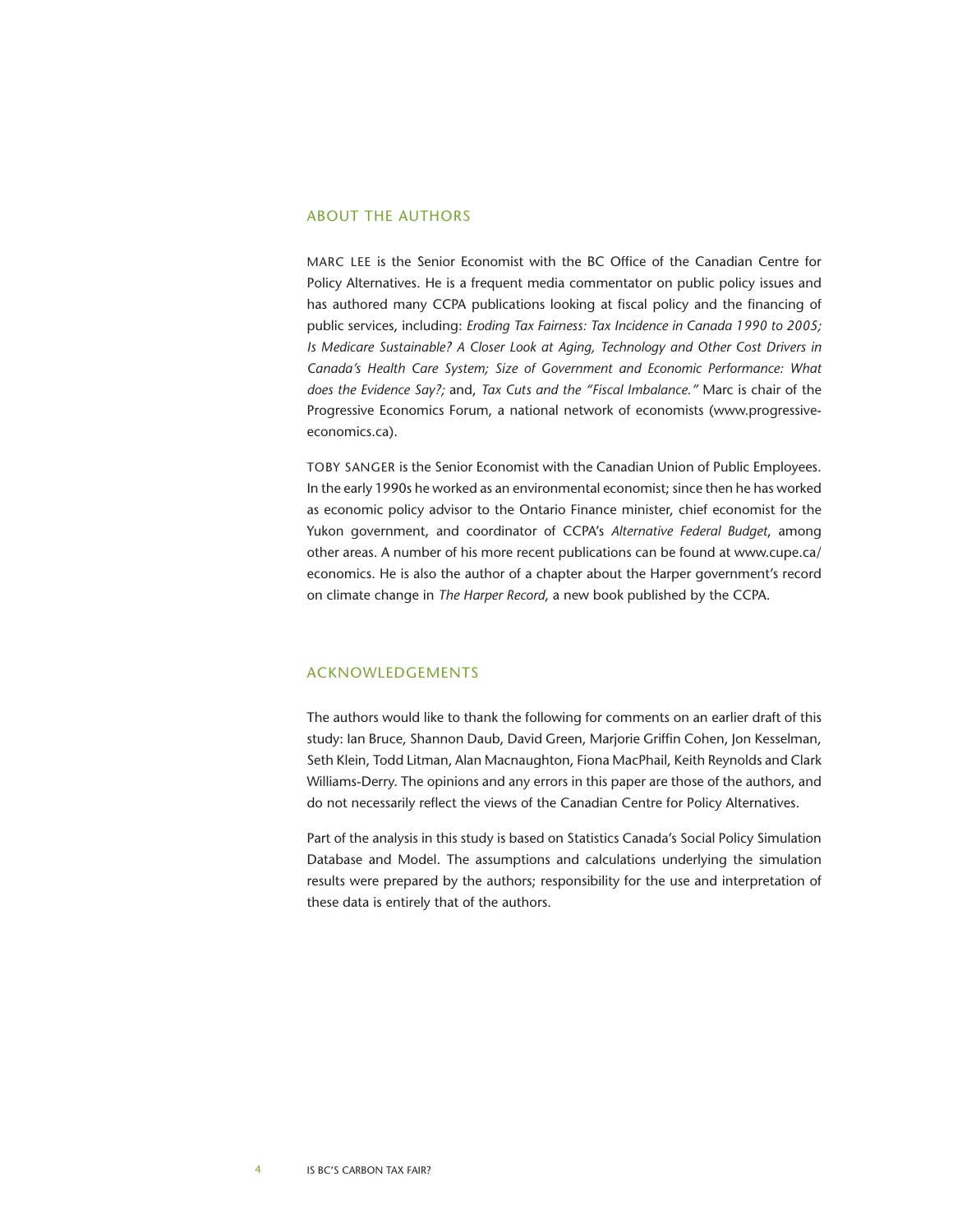### <span id="page-4-0"></span>Is BC's Carbon Tax Fair?

An Impact Analysis for Different Income Levels

BC INTRODUCED CANADA'S FIRST broad-based carbon tax in July 2008. At \$10 per tonne of carbon dioxide equivalent  $(CO,e)$ , or 2.34 cents per litre of gasoline, the tax is modest, but is scheduled to rise by \$5 per year to a level of \$30 per tonne in July 2012. The tax is revenue-neutral, meaning all revenues from the tax are returned to taxpayers through tax cuts and credits.

This study focuses on the issue of fairness of the carbon tax by analyzing its impact across different income groups. As with sales or consumption taxes, lower-income households will feel the impact of carbon taxes more intensely, but distribution is also affected by how the proceeds of the tax are used. We estimate the impact of the tax for different income groups on direct consumption of fossil fuels (primarily in the home and in vehicles) as well as indirect consumption (fossil fuels embedded in other goods and services purchased). We also model the distribution of the tax cuts and credits brought in by the government.

This paper finds that BC's carbon tax regime is progressive for the first year, although personal and corporate income tax cuts lead to an undesirable net benefit for the top 20% of households. But as the carbon tax increases, the current regime becomes regressive, a situation the BC government must rectify in its next and future budgets.

#### Key finding BC's carbon tax regime is progressive for the first year, although personal and corporate income tax cuts lead to net gains for the top 20% of households. By 2010/11 the regime becomes regressive, a situation the BC government must rectify in its next and future budgets.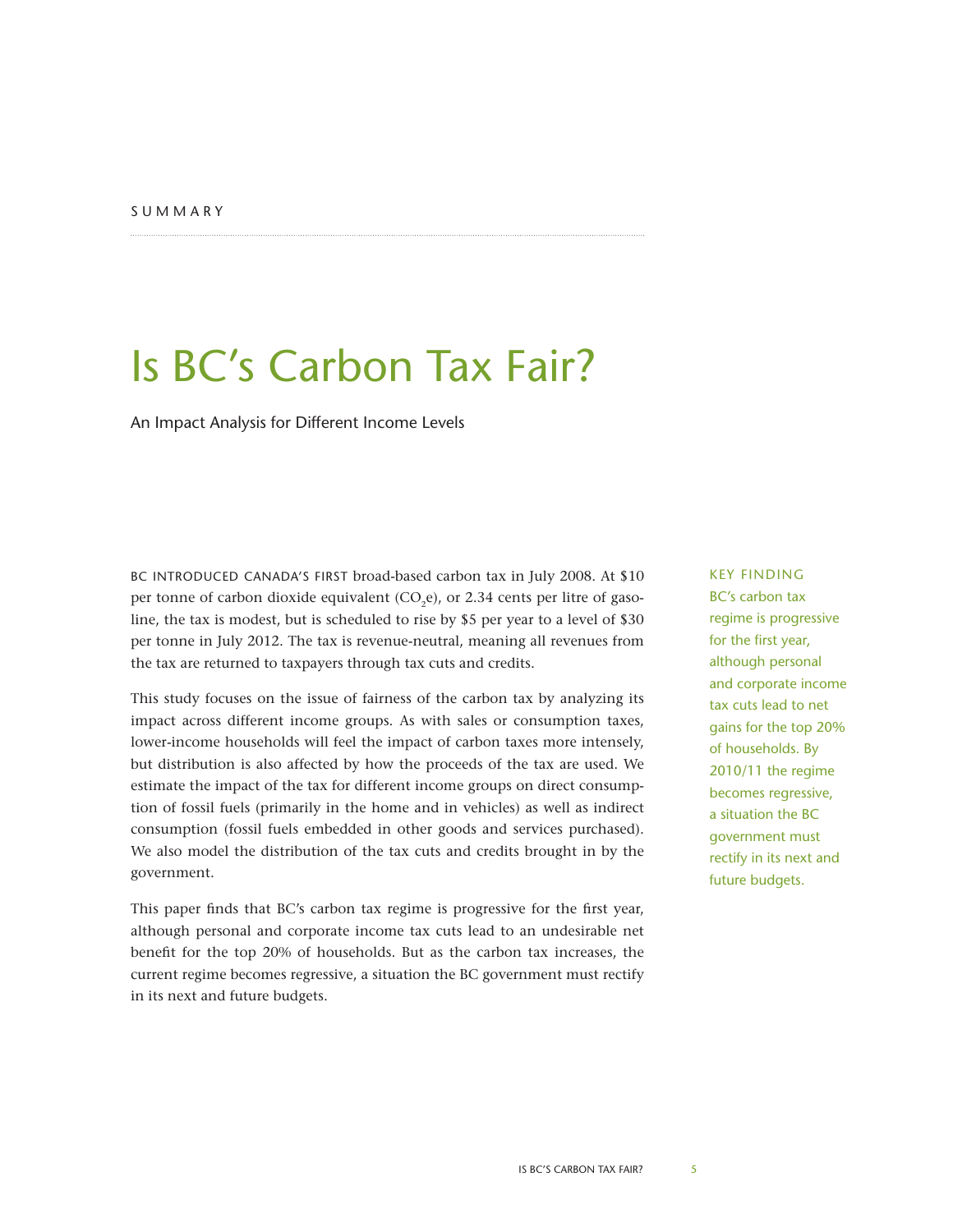For the lowest income quintile of British Columbians, the carbon tax and recycling system is modestly progressive in 2008/09, but becomes regressive by 2010/11.

The bottom 20% of BC families, by income, will have an average net gain of \$38 in the first year, but a net loss of \$47 by 2010/11.



The carbon tax by itself is a regressive tax, meaning low-income families pay a larger share of their income to the tax than higher-income families:

- BC's carbon tax in 2008/09 will increase annual costs by an average of \$253 per household in BC. This amount is small relative to income, equivalent to 0.4% of average household income.
- • Higher levels of the carbon tax in future years would have impacts that are proportionately higher—a \$30 per tonne carbon tax in 2012/13 leads to average carbon taxes paid of \$760 per household, or 1.2% of average income.
- • By income quintile (each quintile has 20% of households, ranked from lowest income to highest), carbon tax paid rises with income, from \$107 for the lowest income quintile (bottom 20%) to \$427 for the highest income quintile (top 20%) in 2008/09.
- The carbon tax is regressive, relative to income, absorbing 0.7% of average household income for the bottom 20% of households, but only 0.3% of average income for the top 20% of households.

How carbon tax revenues are used is of utmost importance. In the absence of deliberate policy design to make them more fair, carbon taxes will be regressive and will increase inequality. Revenue recycling offers an opportunity to deliver a progressive outcome. The BC government has committed to "recycle" all carbon tax revenues back to taxpayers through personal and corporate income tax cuts, and a Low Income Climate Action Tax Credit. The recycling regime changes the results significantly, but also raises some concerns:

- In 2008/09, the net effect of the overall carbon tax regime is a modest gain in dollar terms for the bottom two quintiles. The regime is moderately progressive, meaning the lowest-income quintile gains the most relative to income.
- This progressive result essentially disappears in 2009/10 and the overall tax and recycling framework becomes regressive by 2010/11. This is because the low-income credit is scheduled to increase by only 5% in 2009/09 (compared to a 50% increase in the carbon tax) and no further increases are scheduled.
- If we project forward to 2012/13, these trends would worsen, and the carbon tax and recycling system would be clearly regressive, with the bottom quintile facing a net loss of 1% of income.
- Even in 2008/09, there is a perverse result in the top quintile, due to income tax cuts that have much larger benefits for high-income families (corporate income tax cuts, in particular). In dollar terms the top quintile, on average, receives a larger net benefit than either of the bottom two quintiles, even though top earners have the largest footprints because of greater levels of consumption.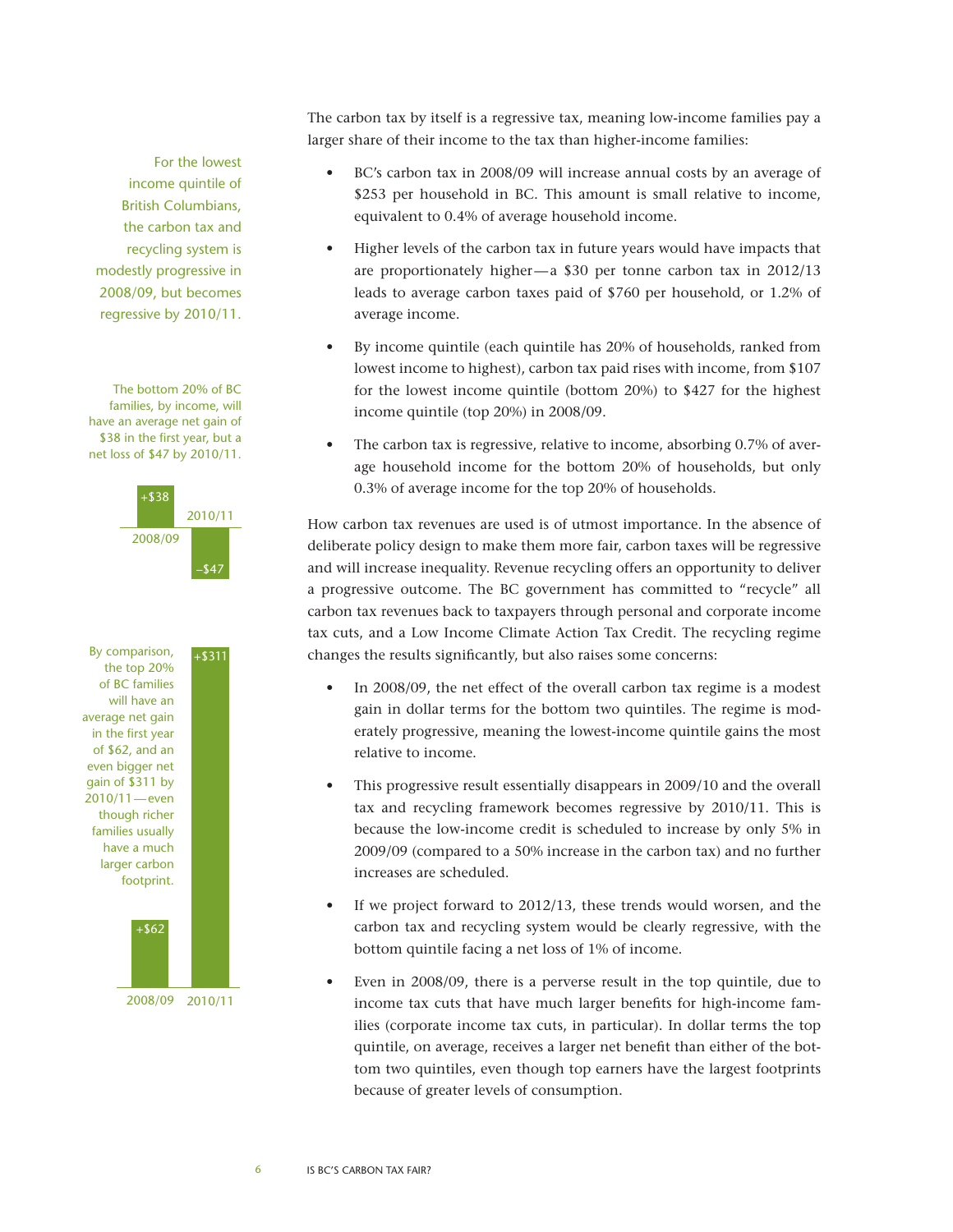We conclude that a progressive result hinges upon the growth of the low-income credit, while tax cuts undermine a fair outcome by leading to net benefits for top earners. These funds would be better used to reinforce the government's Climate Action Plan by supporting programs and infrastructure development.

We model three alternative options for recycling carbon tax revenues, each based on recycling half of the carbon tax revenues: an expansion of the existing low-income credit; a per household transfer; and, a hybrid system based on modeling done for the CCPA's Alternative Federal Budget (AFB). In the latter case, a more expansive green refundable tax credit is introduced, and gradually phased out above a household income of \$70,000.

- 1. The most redistributive model is the expansion of the existing low-income credit, delivering the largest net gains to the bottom quintile. The bottom 40% get net benefits from this formulation, while the higher quintiles pay net taxes.
- 2. A per household transfer may be favoured in terms of greater political support, but this comes at the expense of transferring income to the bottom quintile. Interestingly, only the bottom quintile gets a net benefit on average from this alternative formulation.
- 3. The hybrid AFB model may be a compromise between these two approaches, with greater benefit to the bottom quintile than a per household transfer, but with greater coverage across households.

We propose that, at minimum, the 2009 BC Budget should include a commitment to increase the existing low-income credit in line with carbon tax revenues. Ideally the credit should be funded by half the revenues collected, up from a third. This would help give families with low to middle incomes real options for changing their behaviour, and ensure none are worse off under any carbon pricing system.

In addition, revenue neutrality is a political consideration above all else, and should be abandoned. We propose that the remaining half of the carbon tax revenues be used to fund other climate actions, including major transit expansion, transition programs for workers, energy efficiency improvements for low- to middle-income families, and an alternative technology development program. No further personal or corporate income tax cuts should be financed by carbon tax increases, and 2008 tax cuts should be rolled back.

The 2009 BC Budget should commit that the low-income credit be, at minimum, increased in line with carbon tax revenues, and ideally its share should be increased to half of revenues. People with low to middle incomes should have real options for changing their behaviour, and be no worse off under any carbon pricing system.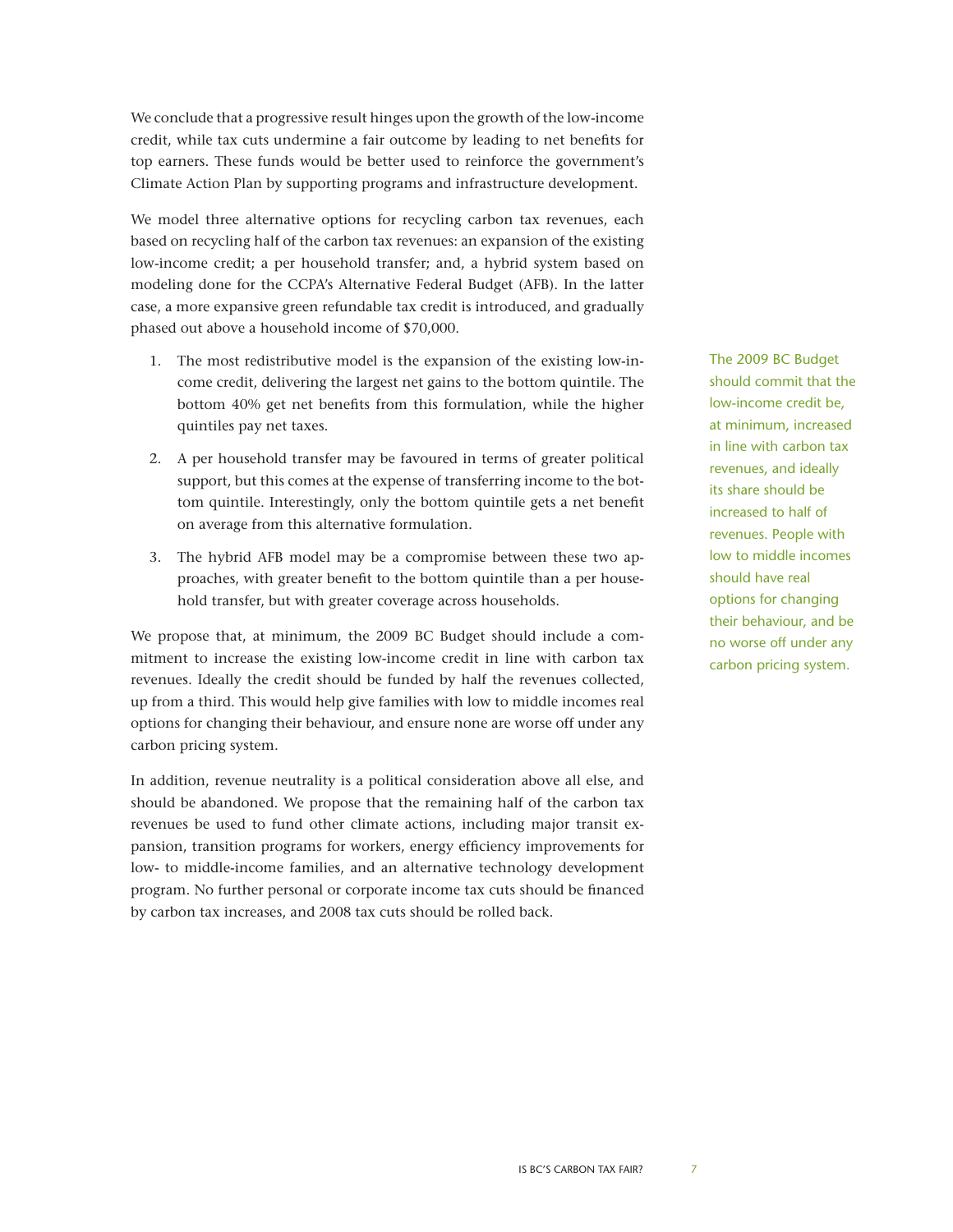## <span id="page-7-0"></span>Introduction

When it introduced North America's first broad-based carbon tax, the BC government's commitment to "recycle" all revenues back to households and businesses in the form of tax cuts and low-income tax credits generated praise as a new blueprint for how jurisdictions can and should implement a carbon tax.

As the centerpiece of its February 2008 budget, and a major plank in its climate change agenda, the BC government introduced North America's first broadbased carbon tax. The government's commitment to "recycle" all revenues back to households and businesses in the form of tax cuts and low-income tax credits has generated praise from many quarters as a new blueprint for how jurisdictions can and should implement a carbon tax, although the tax itself remains highly controversial.

Carbon pricing is widely viewed as a central policy tool for addressing climate change on economic efficiency grounds. A price on carbon (or greenhouse gas emissions) provides flexibility for consumers and businesses to make decisions based on their particular circumstances, thus meeting emissions reduction goals at the least economic cost. Carbon taxes and cap-and-trade systems are two stylized variants of carbon pricing. A carbon tax provides greater certainty around price, but poses a great deal of uncertainty around total actual emission reductions. A cap-and-trade system works in the opposite manner, with a total emissions target set, and the price of emitting GHGs determined by the auction and trading of permits. In either case, market pressures may drive up prices by more than policy-driven carbon pricing, as has been the case in recent years. And in practice, there are many nuances and complications in terms of implementation that will impact on effectiveness and equity objectives.

BC's carbon tax began modestly, at \$10 per tonne of carbon dioxide equivalent  $(CO,e)$ , as of July 2008, or 2.34 cents per litre of gasoline. The tax is scheduled to rise \$5 per year to a level of \$30 per tonne in July 2012. The anticipated impact on emissions, according to the budget, is relatively small, $<sup>1</sup>$  based on the</sup> principle that carbon taxes start at low levels and steadily rise over time in order to give households and businesses time to adjust. Whether this will continue to be the case after 2012 remains to be seen.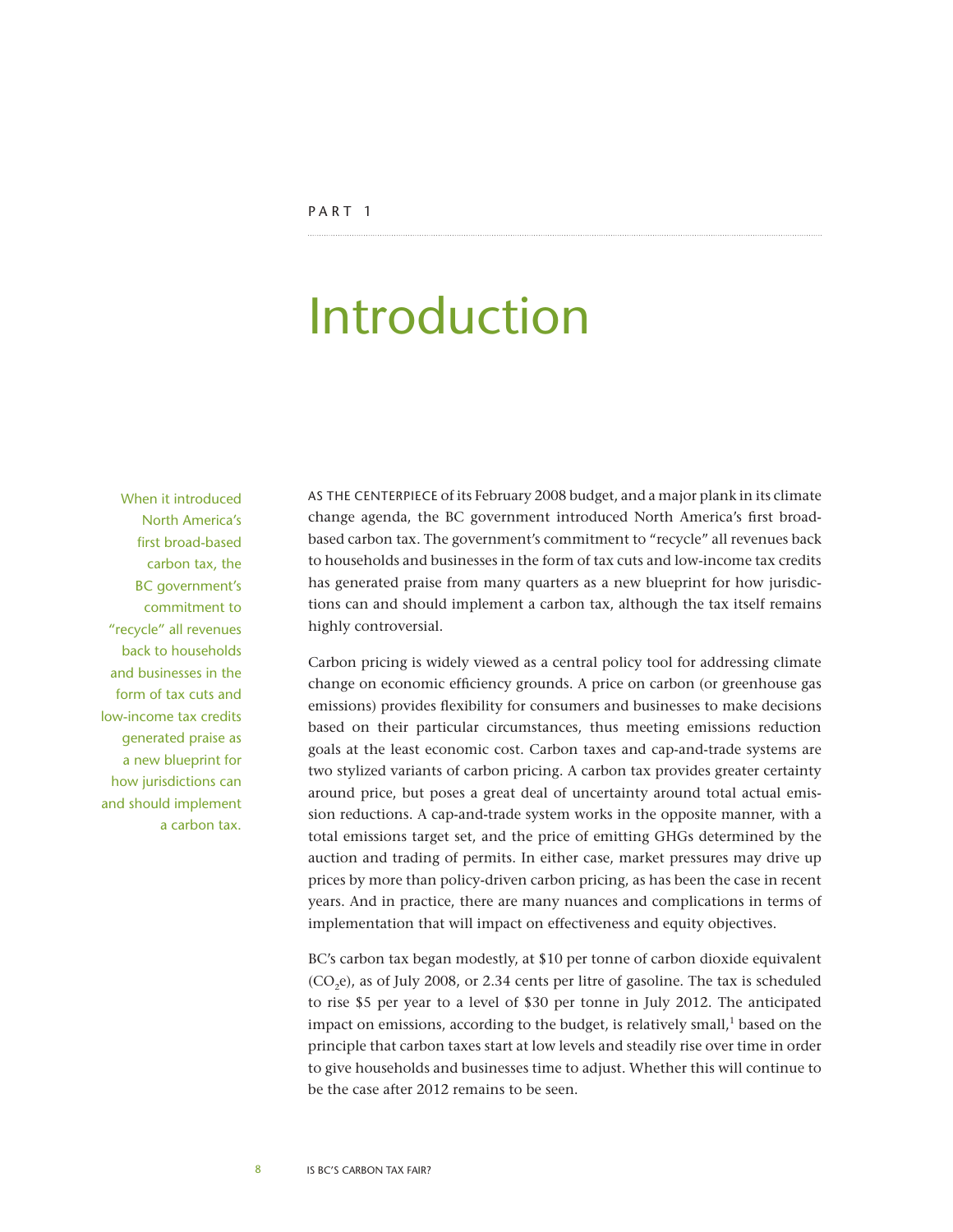The BC carbon tax has a relatively broad base, covering all fossil fuels consumed in the province, or 70% of BC's domestic GHG emissions. The remaining 30% represent emissions from industrial processes in cement and aluminum production, and "fugitive" emissions from pipelines and landfills.<sup>2</sup> These outstanding areas will need to be covered by the tax, a cap-and-trade system (such as the regional Western Climate Initiative) or be regulated in order to have a comprehensive system that covers all emissions. In addition, the tax is not applied to international aviation and shipping, nor is it applied to exports, due to "competitiveness" concerns with regard to trade and investment if BC taxed these areas and other jurisdictions did not.

This paper puts aside the issue of effectiveness, and focuses on the issue of fairness. As the price of carbon-intensive goods and services rises, lower-income households will feel the impact of higher prices more intensely. A market-based carbon pricing approach can worsen inequality, if unaccompanied by policy design or deliberate measures that address income distribution. Moreover, if low- and middle-income people get priced out of the market while others can "buy their way out" of change, climate policies may lose broad-based political support. This is of particular importance given the source of emissions by income group. A recent CCPA analysis found that the size of a family's ecological footprint increases with income, and in particular the top 10% of families had a footprint much larger than other families.3

Relative to income, a carbon tax, like sales or consumption taxes, will have a *regressive* pattern—that is, low-income individuals and families will *pay a greater share of their income to the tax* because they consume all of their available income (and more due to household debt), and pay a greater proportion of their household budgets for energy. Higher-income households will pay more tax in absolute dollars (because they consume more) but will *pay a smaller share of that income to the tax*. By comparison, income taxes are generally *progressive* because higher income people pay a greater share of their income to the tax.

From a distributional perspective, how the proceeds of the carbon tax are used is perhaps more important. The BC government has committed to "recycle" all carbon tax revenues back to taxpayers through: (i) personal income tax cuts in the first two brackets (i.e. on income under \$70,000); (ii) corporate income tax cuts; and (iii) a Low Income Climate Action Tax Credit that will piggyback on the federal GST credit.<sup>4</sup> As of July 2008, the credit is worth \$100 for adults and \$30 for children, and is gradually phased-out above incomes of \$30,000 for individuals and \$35,000 for families. The credit will be increased by 5%, to \$105 per adult and \$31.50 per child, as of July 2009, but no future increases have been promised (unlike the carbon tax, which will rise by 50% as of July 2009).

In this study, we model the distribution of BC's carbon tax and recycling measures. Our results confirm that BC's carbon tax, in and of itself, is regressive. However, the overall carbon tax and recycling framework is modestly progressive in 2008/09—that is, low-income families get back more in credits, on average,

As the price of carbon-intensive goods and services rises, lower-income households will feel the impact of higher prices more intensely.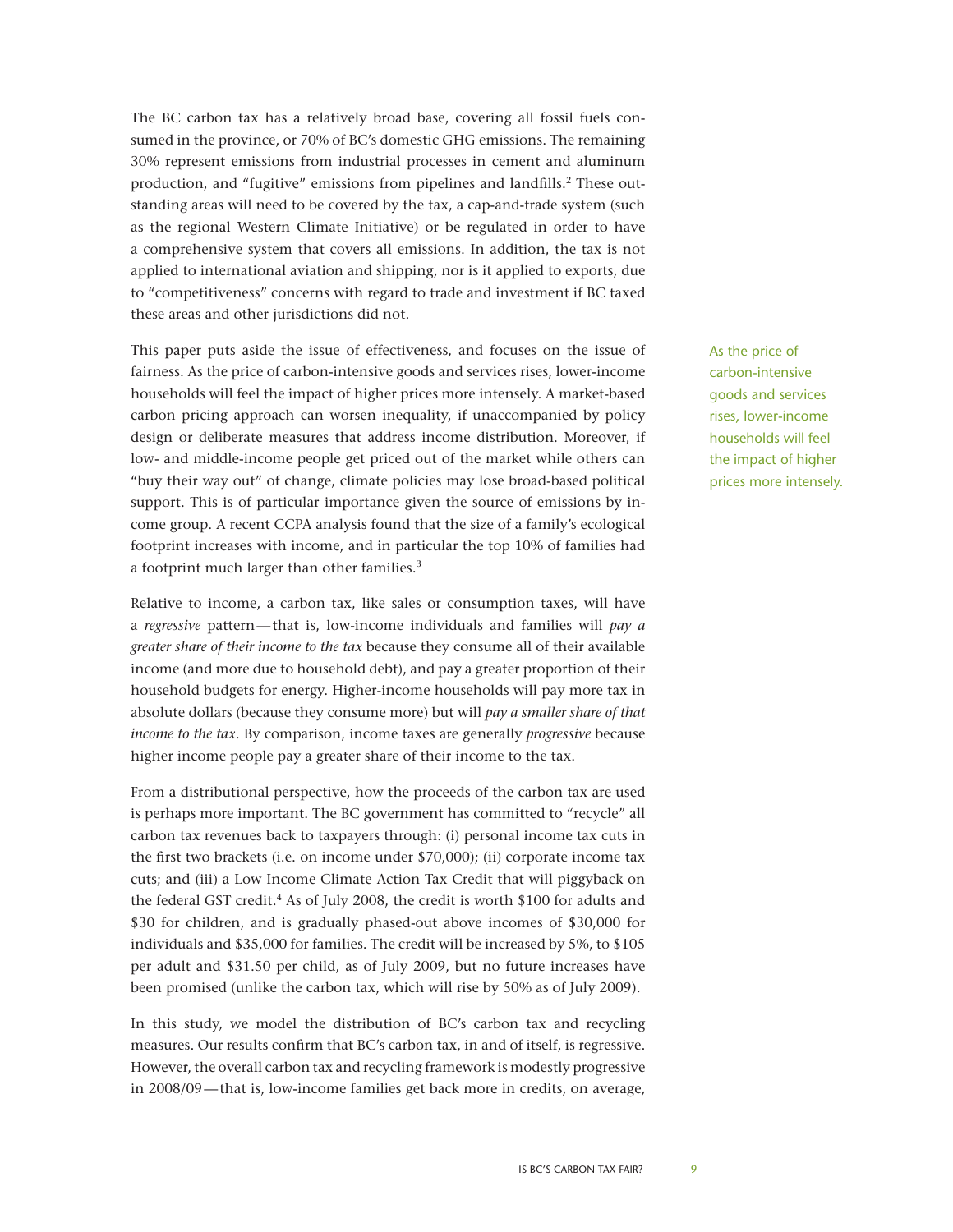A recent CCPA analysis found that the size of a family's ecological footprint increases with income, and in particular the top 10% of families had a footprint much larger than other families.

than they pay in carbon taxes. If the low-income credit is not expanded, however, the regime will shift to become regressive by 2010/11. It is important for policy makers to rectify this situation in the 2009 and future budgets by minimally ensuring that the credit grows in line with the carbon tax.

In addition, the paper reviews alternative models for recycling the tax revenues to ensure a progressive outcome. As currently designed, the share of carbon tax revenues recycled back through the low-income credit declines over the fiveyear implementation period. Our options also enhance the dollar value of the credit and break with revenue neutrality by using proceeds of the tax to further advance GHG emission reductions (such as public transit expansion, energy efficiency upgrades and transition programs for workers) instead of further personal and corporate income tax cuts.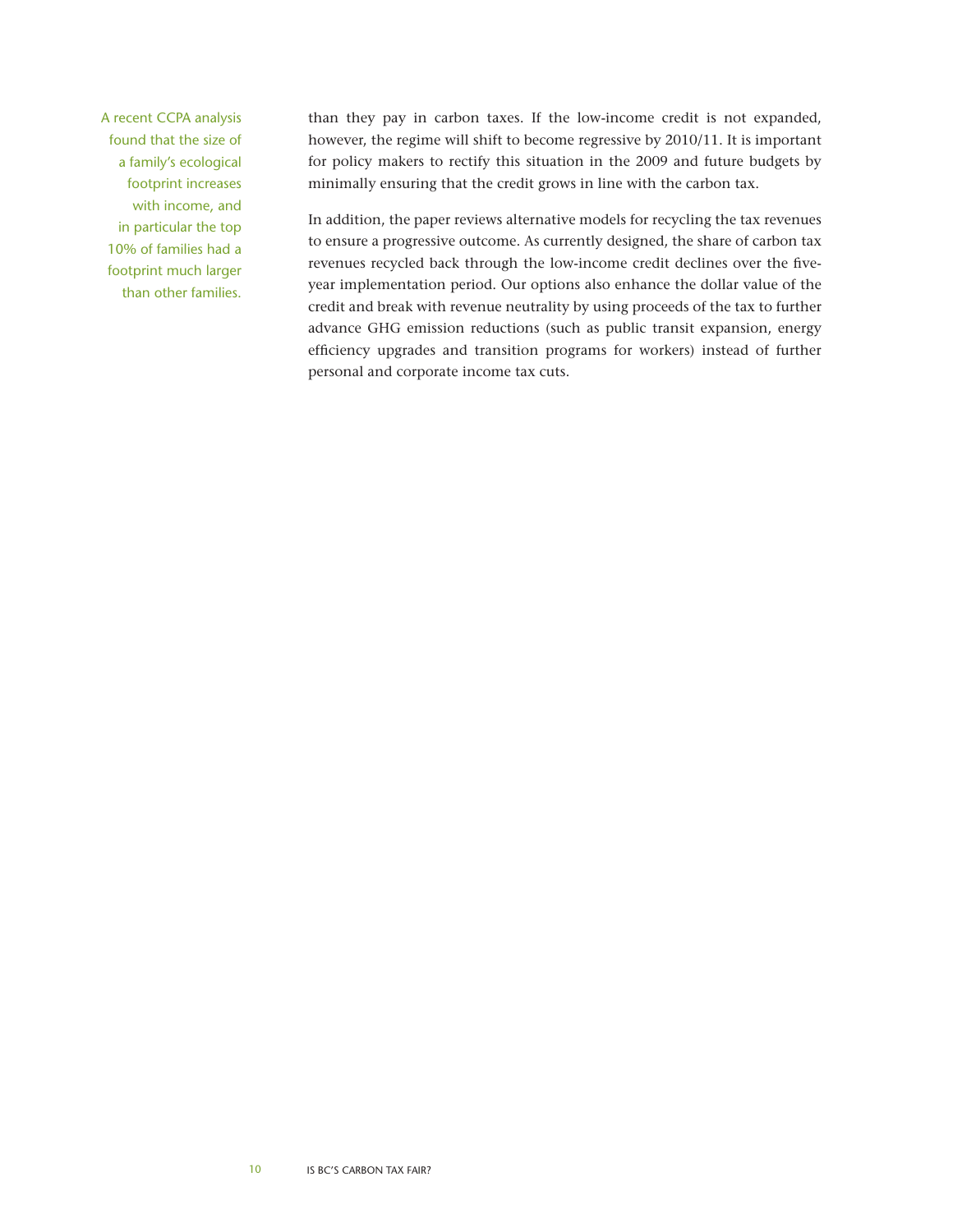# <span id="page-10-0"></span>Empirical Results for BC Carbon Tax and Recycling

In this section, we model the distribution of the carbon tax and its recycled components for 2008/09 and the next two years of the fiscal plan tabled in Budget 2008. We draw on household survey data to estimate carbon tax payable for both direct consumption of fossil fuels (primarily in the home and in vehicles) and indirect consumption (fossil fuels embedded in other goods and services purchased). We then estimate the value of personal and corporate income tax cuts, and the low-income credit for households. A more detailed review of our data sources and methodology is provided in the Technical Appendix.

Table 1 on page 12 shows the estimated BC carbon tax paid for its first full year (July 2008 to June 2009). BC's carbon tax as of July 2008, at \$10 per tonne CO<sub>2</sub>e, would increase annual costs by an average of \$253 per household in BC, including the impact of both direct and indirect costs. This amounts to 0.4% of average household incomes (0.5% of median household income). Higher levels of the carbon tax in future years would have impacts that are proportionately higher (e.g., a \$30 per tonne carbon tax in 2012 leads to an average of \$760 per household and 1.2% of average income). However, to the extent that households can and do change their behaviour away from purchases that are carbon-intensive, they can reduce the carbon tax they pay. The impact of the tax will also be affected by technological and process changes made by utilities and businesses.

We draw on household survey data to estimate carbon tax payable for both direct and indirect fossil fuel consumption. We then estimate the value of personal and corporate income tax cuts, and the low-income credit for households.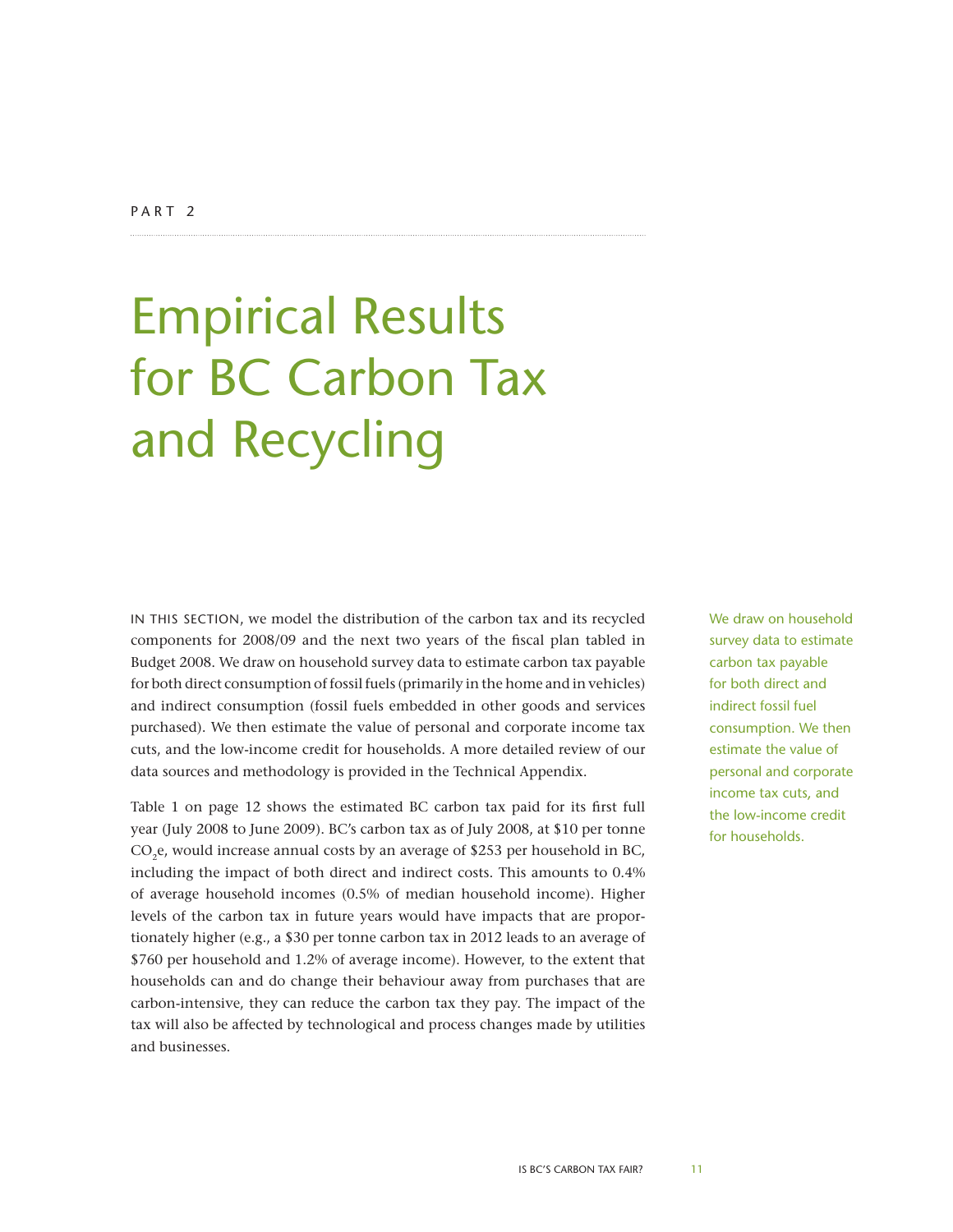By income quintile (each quintile has 20% of households, ranked from lowest income to highest), carbon tax paid rises with income, from \$107 for the lowest income quintile (bottom 20%) to \$427 for the highest income quintile (top 20%). The carbon tax is regressive, however, with respect to income, absorbing 0.7% of average household income for the bottom 20% of households, but only 0.3% of average income for the top 20% of households (Figure 1). These magnitudes are not particularly large, given the low entry rate for the carbon tax, although the tax will increase over time, perhaps much beyond the scheduled rate of \$30 in 2012 (as has been recommended by the government-appointed Climate Action Team).

| Table 1: Impact of BC Carbon Tax by Income Group, 2008/09  |                                                         |                    |                    |                          |                           |                            |  |  |  |
|------------------------------------------------------------|---------------------------------------------------------|--------------------|--------------------|--------------------------|---------------------------|----------------------------|--|--|--|
|                                                            | All<br>households                                       | Lowest<br>quintile | Second<br>quintile | <b>Third</b><br>quintile | <b>Fourth</b><br>quintile | <b>Highest</b><br>quintile |  |  |  |
|                                                            | Average dollars per household (unless otherwise stated) |                    |                    |                          |                           |                            |  |  |  |
| Estimated carbon tax (at \$10 per tonne CO <sub>3</sub> e) |                                                         |                    |                    |                          |                           |                            |  |  |  |
| Direct fuel purchases (\$)                                 | 87                                                      | 37                 | 57                 | 85                       | 108                       | 146                        |  |  |  |
| Indirect impact $(\$)$                                     | 167                                                     | 71                 | 109                | 162                      | 208                       | 280                        |  |  |  |
| Total carbon tax (\$)                                      | 253                                                     | 107                | 166                | 247                      | 316                       | 427                        |  |  |  |
| Average income (\$)                                        | 66,356                                                  | 15,498             | 34,683             | 56,222                   | 82,098                    | 143,280                    |  |  |  |
| Median income (\$)                                         | 55,360                                                  | 16,345             | 33,950             | 55,360                   | 81,200                    | 121,620                    |  |  |  |
| Carbon tax as %<br>of average income                       | 0.4%                                                    | 0.7%               | 0.5%               | $0.4\%$                  | $0.4\%$                   | 0.3%                       |  |  |  |
| Carbon tax as %<br>of median income                        | 0.5%                                                    | 0.7%               | 0.5%               | 0.5%                     | $0.4\%$                   | 0.4%                       |  |  |  |

Notes and sources: Authors' calculations are based on Statistics Canada's Survey of Household Expenditure and BC Budget 2008. Estimates are for the full July 1 to June 30 year in accordance with the carbon tax. Indirect effect estimates based on data from Statistics Canada Environmental Accounts, Direct and Indirect Household Greenhouse Gas Emissions, 1990–2002p, but are adjusted to exclude imports. See Technical Appendix for details.



The carbon tax is regressive with respect to income, absorbing 0.7% of average household income for the bottom 20% of households, but only 0.3% of average income for the top 20% of households.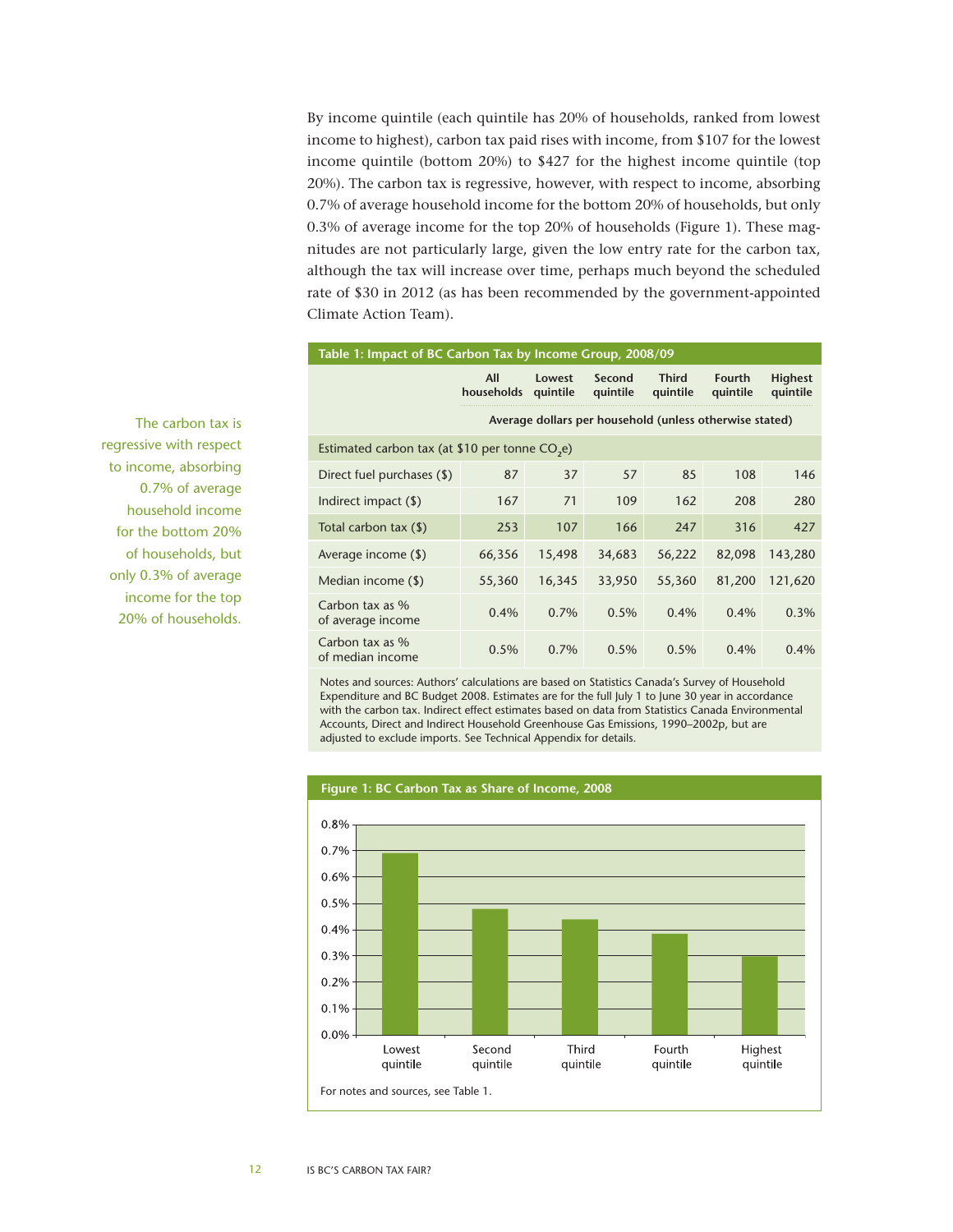As noted above, revenues are fully recycled in three ways: through the lowincome credit, personal income tax cuts and corporate income cuts. Table 2 shows the results for households by quintile for the 2008/09 to 2010/11 threeyear fiscal plan. For each year we calculate the net gain or loss as a share of income (i.e., a positive number means the average household is a net recipient of funds in excess of carbon taxes paid).<sup>5</sup> There are a number of moving parts in developing these estimates, which we review in the Technical Appendix.

In 2008/09, the net effect of the overall carbon tax regime is moderately progressive, with the notable exception of the top quintile. Positive net gains at the top are the result of corporate income tax cuts that have much larger benefits for

| Table 2: BC Carbon Tax and Revenue Recycling by Income Group, 2008/09 to 2010/11 |                            |                |                    |                                                         |                    |                            |  |
|----------------------------------------------------------------------------------|----------------------------|----------------|--------------------|---------------------------------------------------------|--------------------|----------------------------|--|
|                                                                                  | All<br>households quintile | Lowest         | Second<br>quintile | <b>Third</b><br>quintile                                | Fourth<br>quintile | <b>Highest</b><br>quintile |  |
|                                                                                  |                            |                |                    | Average dollars per household (unless otherwise stated) |                    |                            |  |
| 2008/09                                                                          |                            |                |                    |                                                         |                    |                            |  |
| Carbon taxes paid<br>(direct and indirect) (\$)                                  | 253                        | 107            | 166                | 247                                                     | 316                | 427                        |  |
| Low-income credit (\$)                                                           | 86                         | 129            | 147                | 139                                                     | 13                 | $\mathbf{1}$               |  |
| Personal income tax cuts (\$)                                                    | 69                         | $\mathbf{1}$   | 18                 | 54                                                      | 102                | 167                        |  |
| Corporate income tax cuts (\$)                                                   | 99                         | 15             | 42                 | 57                                                      | 60                 | 322                        |  |
| Total recycled benefits (\$)                                                     | 253                        | 145            | 207                | 250                                                     | 175                | 489                        |  |
| Net gain (loss) $($ \$)                                                          |                            | 38             | 40                 | 3                                                       | (141)              | 62                         |  |
| Share of income                                                                  |                            | 0.2%           | 0.1%               | 0.0%                                                    | $(0.2\%)$          | 0.0%                       |  |
| 2009/10                                                                          |                            |                |                    |                                                         |                    |                            |  |
| Carbon taxes paid (\$)                                                           | 380                        | 161            | 250                | 370                                                     | 473                | 641                        |  |
| Low-income credit (\$)                                                           | 90                         | 136            | 155                | 146                                                     | 14                 | $\mathbf{1}$               |  |
| Personal income tax cuts (\$)                                                    | 162                        | $\overline{3}$ | 42                 | 127                                                     | 242                | 395                        |  |
| Corporate income tax cuts (\$)                                                   | 128                        | 19             | 54                 | 74                                                      | 77                 | 416                        |  |
| Total recycled benefits (\$)                                                     | 380                        | 158            | 251                | 347                                                     | 333                | 812                        |  |
| Net gain (loss) (\$)                                                             |                            | (3)            | $\mathbf{1}$       | (24)                                                    | (141)              | 171                        |  |
| Share of income                                                                  |                            | 0.0%           | 0.0%               | 0.0%                                                    | $(0.2\%)$          | 0.1%                       |  |
| 2010/11                                                                          |                            |                |                    |                                                         |                    |                            |  |
| Carbon taxes paid (\$)                                                           | 507                        | 215            | 333                | 494                                                     | 631                | 854                        |  |
| Low-income credit (\$)                                                           | 90                         | 136            | 155                | 146                                                     | 14                 | 1                          |  |
| Personal income tax cuts (\$)                                                    | 231                        | 5              | 60                 | 181                                                     | 344                | 562                        |  |
| Corporate income tax cuts (\$)                                                   | 185                        | 28             | 78                 | 107                                                     | 112                | 603                        |  |
| Total recycled benefits (\$)                                                     | 507                        | 168            | 293                | 434                                                     | 469                | 1165                       |  |
| Net gain (loss) $($ \$)                                                          |                            | (47)           | (40)               | (60)                                                    | (162)              | 311                        |  |
| Share of income                                                                  |                            | $(0.3\%)$      | $(0.1\%)$          | $(0.1\%)$                                               | $(0.2\%)$          | 0.2%                       |  |

Notes: Estimates are for the full July 1 to June 30 year in accordance with the carbon tax. See Technical Appendix for details on how recycled revenues are allocated across quintiles.

Source: Authors' calculations based on Statistics Canada's Survey of Household Expenditure and Social Planning Simulation Database and Model, and BC Budget 2008.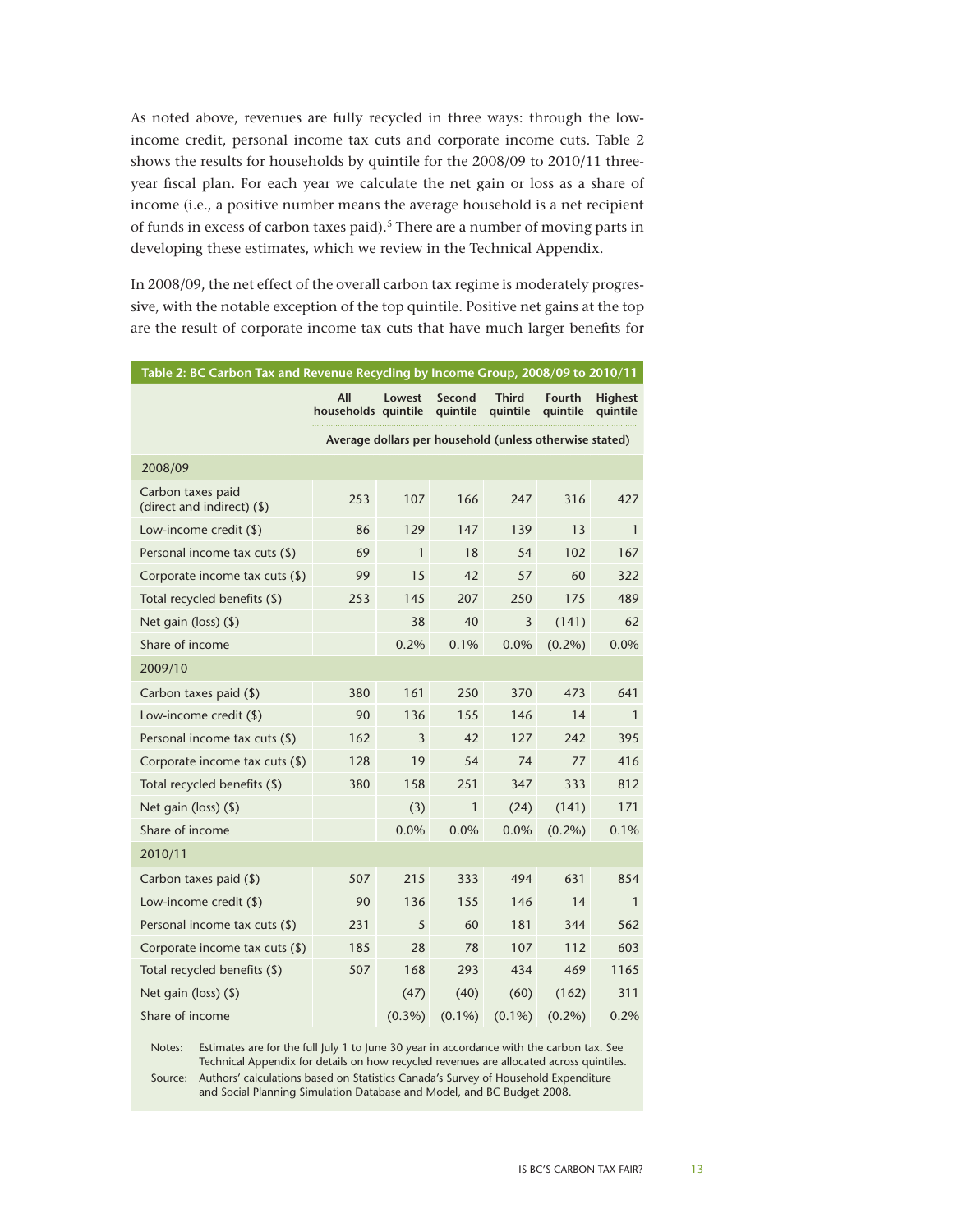high-income families (and to a lesser extent, personal income tax cuts). Only the fourth quintile pays positive net taxes in 2008/09, while all other groups are net recipients; the system can thus be thought of as a transfer of income from the fourth quintile to the bottom 60% and the top 20%. As a percentage of income, there is little gain for the top 20%, but it is remarkable that in dollar terms the top quintile, on average, receives a larger net benefit than either of the bottom two quintiles.

That the highest income group benefits overall from the carbon tax regime is problematic, since top earners have the largest footprints because of greater levels of consumption. In the context of GHG emissions, this means more air travel, more and bigger cars, larger homes and secondary cottages, and more consumption of goods and services in general. Any carbon tax regime must ensure that top earners pay taxes net of any benefits received. One offsetting factor (discussed in the Appendix) is that household size increases with income, so part of the explanation for higher consumption at the top is due to more family members on average. We also note that amounts per household give a higher dollar value of the low-income credit to the second and third quintiles compared to the bottom quintile. This is an artifact of family size, with a greater share of single individuals in the bottom quintile.

Based on the current three-year fiscal plan, the share of revenues going to the low-income credit falls from about 32% of carbon tax revenues in the first year to 17% in 2010/11, and if no changes were made to the value of the credit, to 12% of carbon tax revenues in 2012/13. The reduced share of recycled revenues going to the low-income credit shows up as a more regressive carbon tax regime with each passing year.

As Figure 2 shows, the modest progressivity of the system in 2008/09 disappears in 2009/10 (the system becomes roughly neutral with regard to distribution),



In 2008/09, the overall carbon tax regime is moderately progressive, with the notable exception of the top earners, who have the largest footprints because of greater levels of consumption.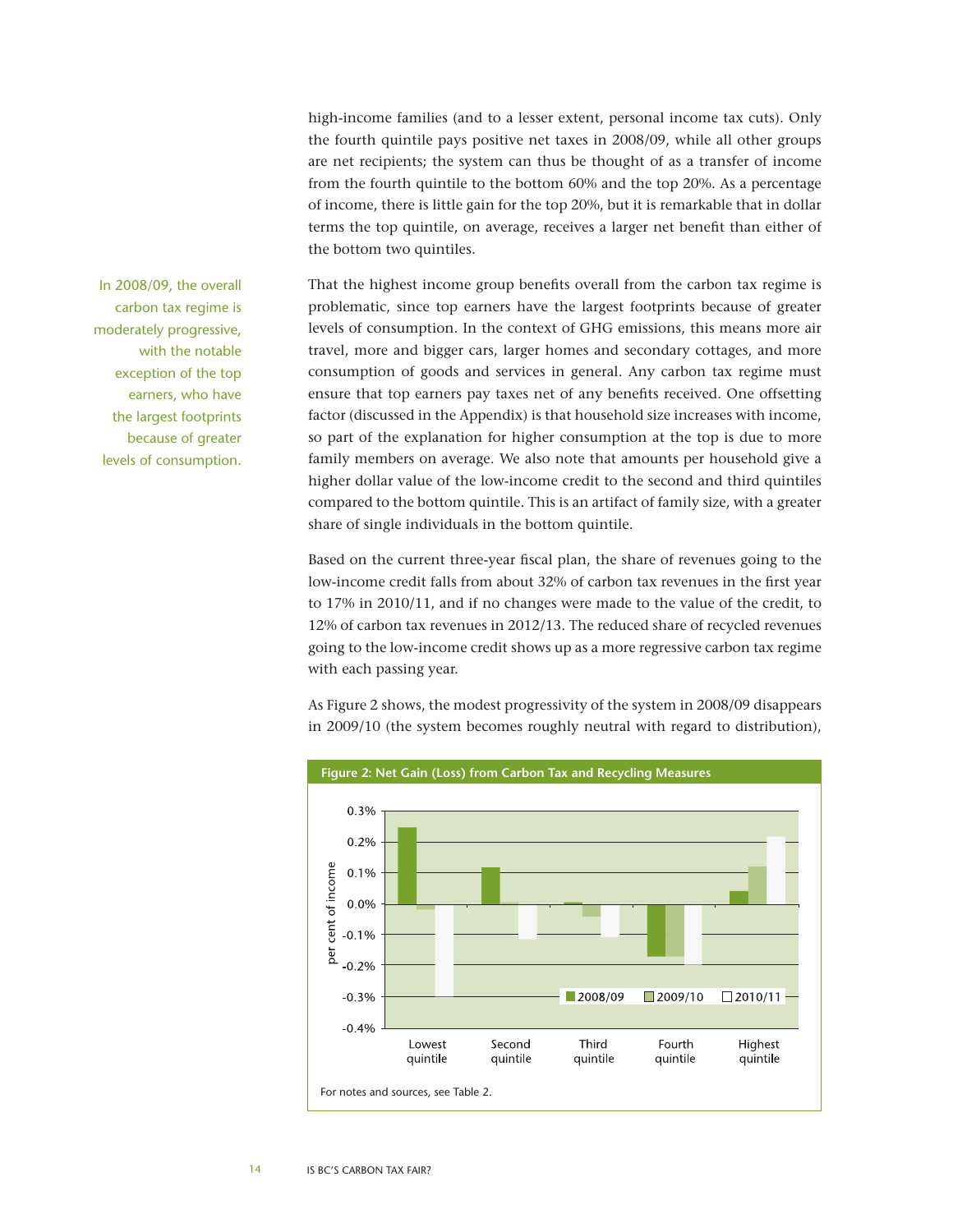and by 2010/11 the regime is moderately regressive (although the amounts are still relatively small compared to income for each group). If we project forward to 2012/13 (not shown), these trends would worsen, and the carbon tax and recycling system would be clearly regressive. Indeed, by 2012/13 the bottom quintile would face a net loss of 1% of income if there was no increase in the credit from 2009/10 levels.

The estimates for future years made in BC's Budget 2008 will be subject to revision in subsequent budgets. Budget 2008 provides little information on the 2012/13 year when the carbon tax hits \$30 per tonne, so any estimates would be highly speculative. The fact that fiscal plans are not yet fixed is good news, as it provides ample opportunity to achieve socially just outcomes. It is clear that the size of the credit must grow, minimally, in line with the carbon tax itself in order to avert a regressive outcome developing over time.

The fact that fiscal plans are not yet fixed is good news, as it provides ample opportunity to achieve socially just outcomes.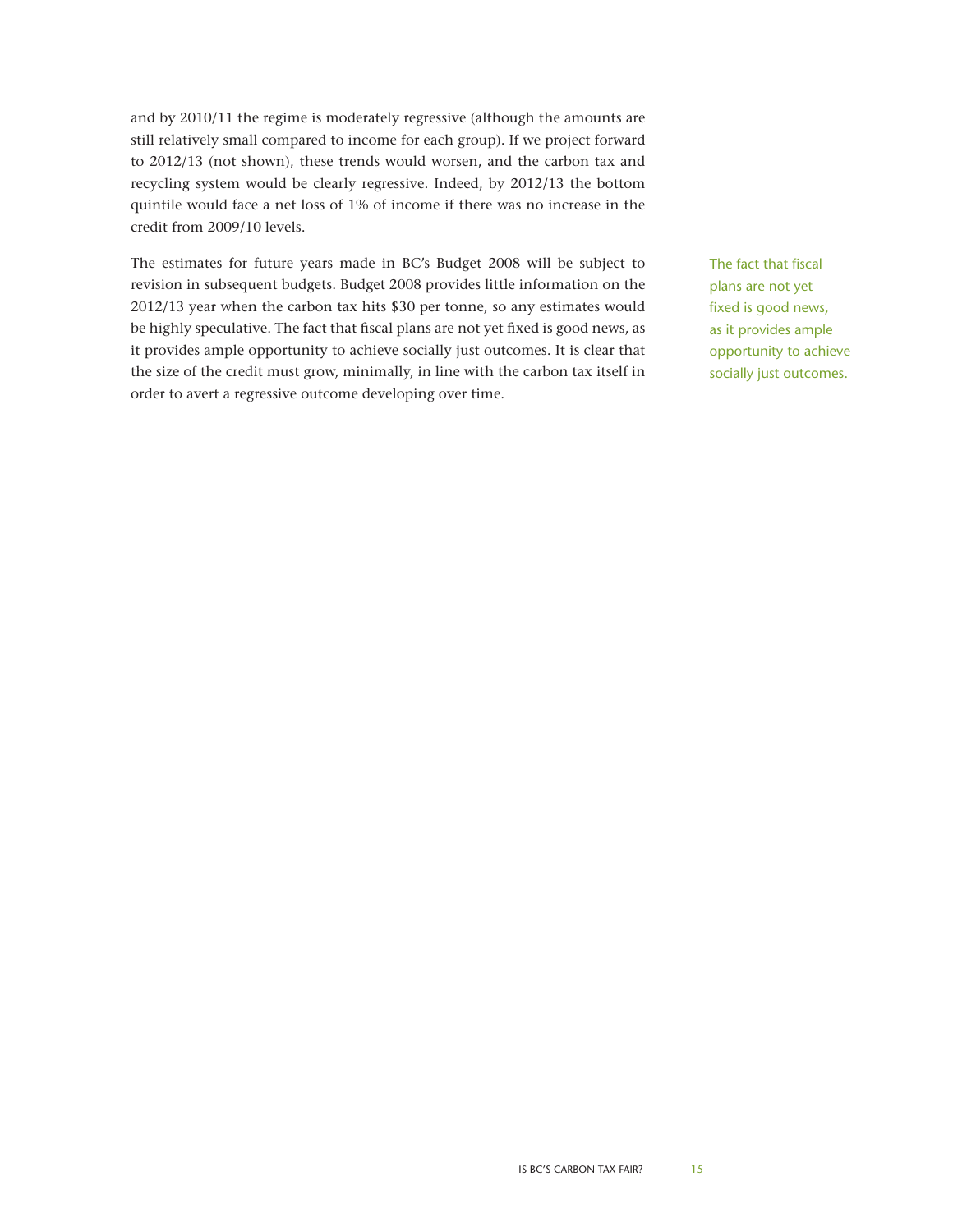# <span id="page-15-0"></span>Recycling Options for a Progressive Carbon Tax Regime

Recycling revenues back to low- to middle-income families is important to avoid placing an unfair burden on those who have done the least to cause the problem.

WHILE THE PRINCIPAL INTENTION behind a carbon tax is to provide incentives for better environmental behaviour, recycling revenues back to low- to middleincome families is important to avoid placing an unfair burden on those who have done the least to cause the problem. Corporate and personal income tax cuts do little to advance this objective, as most of the benefits of BC's revenue recycling for low- to middle-income families come from the low-income credit not tax cuts.

There is no reason why revenue neutrality needs to be part of the carbon tax system. The government's approach of full revenue neutrality is more of a political decision than anything else, designed to make the tax more publicly acceptable. A common reaction, however, is to ask why a government would introduce a tax only to give the proceeds away, rather than spend revenues on other climate actions, such as alternative technology development, public transit expansion, energy efficiency retrofits, and just transition programs for workers (or any other programs that address the core problem and facilitate adaptation).

The BC carbon tax and its recycling back of revenues to households is an example of "tax shifting," which aims to increase taxes on "bads" (like pollution) and reduce them on "goods" (like income).<sup>6</sup> The promise of tax shifting is a "double dividend" with revenues recycled into income tax cuts to spur economic growth. There is little reason to believe this will be the case. A recent study by the David Suzuki Foundation showed very little difference in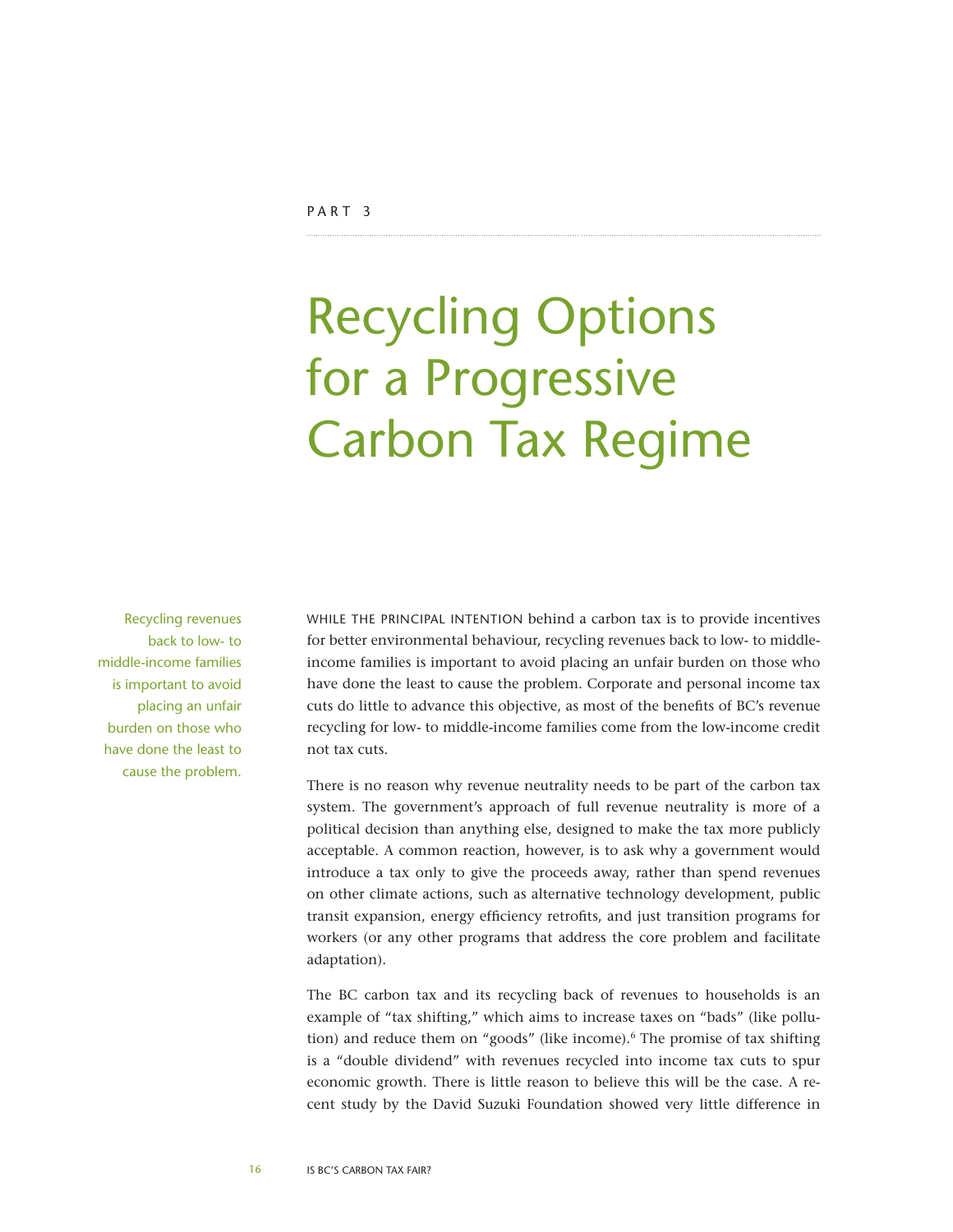economic impact among various options for recycling carbon tax revenues.<sup>7</sup> Moreover, tax shifting is not sound public policy because at some point in the future carbon tax revenues should fall because we are doing such a good job at reducing emissions. Income tax cuts at this point would need to be revisited to maintain funding for public services.

While some of the economic arguments in favour of tax cuts are dubious, the case for a tax credit to offset regressive impacts of the tax is sound. This raises two issues: what form that credit should take; and what share of carbon tax revenues should be allocated to the credit. Minimally, public expenditures on the credit need to grow in line with the carbon tax itself. But many permutations are possible – the credit could also be increased to half or even all carbon tax revenues. In principle, the carbon tax regime should ensure that low-income families are no worse off, and that families with the largest GHG emissions pay positive net taxes.

In terms of the form the credit takes, we model three options, each of which is based on half of carbon tax revenues being recycled, with the other half dedicated to expenditures on other climate actions. These options are: (i) an expansion of the existing low-income credit; (ii) a per household transfer;<sup>8</sup> and, (iii) a hybrid system based on modeling done for the CCPA's Alternative Federal Budget. In the latter case, a more expansive green refundable tax credit is introduced, and gradually phased out above a household income of \$70,000 (double the existing threshold for the low-income credit). $9$  This model is similar in design to the federal Canada Child Tax Benefit or Old Age Security programs, with about 90% of households receiving some amount of the credit.

Table 3 shows the three alternative recycling models, for the coming budget year, 2009/10, and for 2012/13, when the carbon tax reaches a rate of \$30 per tonne of CO<sub>2</sub>e. In addition to recycling half of carbon tax revenues to the alternative credit, we assume that the 2008 personal and corporate income tax cuts are rolled back.<sup>10</sup> Because the carbon tax is scheduled to be \$15 per tonne in 2009/10, figures for 2012/13 are merely double the 2009/10 amounts. This demonstrates that as the tax and credit system grow over time, they become more redistributive.

The table illustrates the trade-offs in developing a credit scheme to offset regressive impacts of a carbon tax. The most redistributive model is the expansion of the low-income credit, delivering the largest net gains to the bottom quintile. The bottom 40% get net benefits from this formulation, while the higher quintiles pay net taxes. Note that the dollar amount is larger for the second quintile than the bottom quintile. This is due to differences in number of people in the household, with a higher proportion of single individuals in the bottom quintile.

The per household transfer may be favoured in terms of greater political support, but this comes at the expense of transferring income to the bottom quintile. Interestingly, only the bottom quintile gets a net benefit on average from this While some of the economic arguments in favour of tax cuts are dubious, the case for a credit to offset regressive impacts of the tax is sound.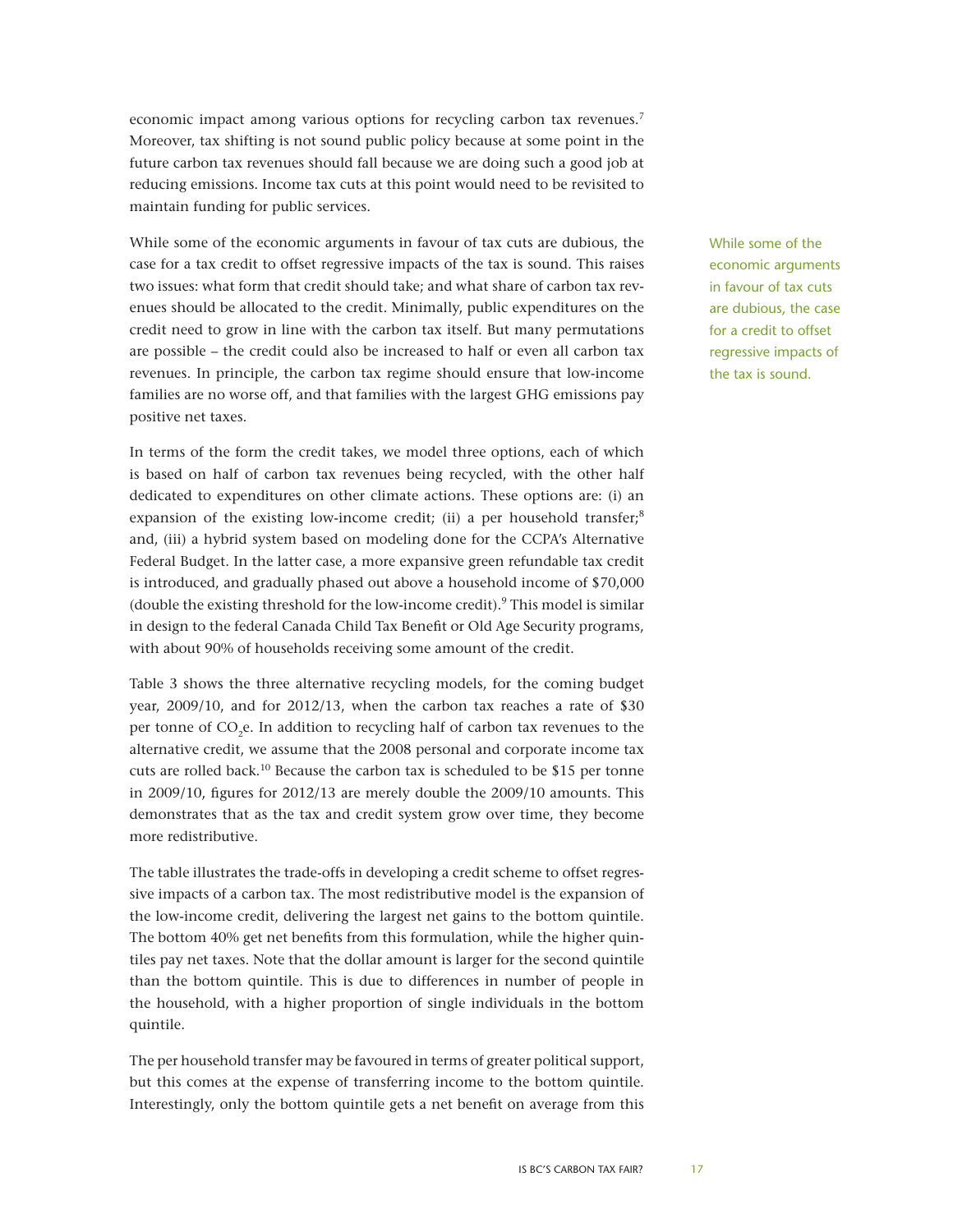| <b>Table 3: Comparison of Alternative Credit Schemes</b>                                            |                    |                    |                          |                    |                            |  |  |
|-----------------------------------------------------------------------------------------------------|--------------------|--------------------|--------------------------|--------------------|----------------------------|--|--|
|                                                                                                     | Lowest<br>quintile | Second<br>quintile | <b>Third</b><br>quintile | Fourth<br>quintile | <b>Highest</b><br>quintile |  |  |
| Net gain (loss) as a share of income                                                                |                    |                    |                          |                    |                            |  |  |
| 2009/10                                                                                             |                    |                    |                          |                    |                            |  |  |
| Carbon tax paid (\$)                                                                                | 161                | 250                | 370                      | 473                | 641                        |  |  |
| Expanded low-income credit                                                                          |                    |                    |                          |                    |                            |  |  |
| Dollars per household (\$)                                                                          | 286                | 326                | 307                      | $\overline{2}$     | 1                          |  |  |
| Net gain (loss) (\$)                                                                                | 125                | 76                 | (63)                     | (471)              | (640)                      |  |  |
| Gain (loss) as percentage of income                                                                 | 0.8%               | 0.2%               | $(0.1\%)$                | $(0.6\%)$          | $(0.4\%)$                  |  |  |
| Equal per household transfer                                                                        |                    |                    |                          |                    |                            |  |  |
| Dollars per household (\$)                                                                          | 190                | 190                | 190                      | 190                | 190                        |  |  |
| Net gain (loss) (\$)                                                                                | 29                 | (60)               | (180)                    | (283)              | (451)                      |  |  |
| Gain (loss) as percentage of income                                                                 | 0.2%               | $(0.2\%)$          | $(0.3\%)$                | $(0.3\%)$          | $(0.3\%)$                  |  |  |
| <b>AFB</b> credit                                                                                   |                    |                    |                          |                    |                            |  |  |
| Dollars per household (\$)                                                                          | 210                | 278                | 329                      | 188                | $\mathbf{0}$               |  |  |
| Net gain (loss) (\$)                                                                                | 49                 | 28                 | (41)                     | (285)              | (641)                      |  |  |
| Gain (loss) as percentage of income                                                                 | 0.3%               | 0.1%               | $(0.1\%)$                | $(0.3\%)$          | $(0.4\%)$                  |  |  |
| 2012/13                                                                                             |                    |                    |                          |                    |                            |  |  |
| Carbon tax paid (\$)                                                                                | 322                | 499                | 741                      | 947                | 1,281                      |  |  |
| Expanded low-income credit                                                                          |                    |                    |                          |                    |                            |  |  |
| Dollars per household (\$)                                                                          | 572                | 652                | 614                      | 59                 | 3                          |  |  |
| Net gain (loss) (\$)                                                                                | 250                | 153                | (127)                    | (888)              | (1, 278)                   |  |  |
| Gain (loss) as percentage of income                                                                 | 1.6%               | 0.4%               | $(0.2\%)$                | $(1.1\%)$          | $(0.9\%)$                  |  |  |
| Equal per household transfer                                                                        |                    |                    |                          |                    |                            |  |  |
| Dollars per household (\$)                                                                          | 380                | 380                | 380                      | 380                | 380                        |  |  |
| Net gain (loss) (\$)                                                                                | 58                 | (119)              | (361)                    | (567)              | (901)                      |  |  |
| Gain (loss) as percentage of income                                                                 | 0.4%               | $(0.3\%)$          | $(0.6\%)$                | $(0.7\%)$          | $(0.6\%)$                  |  |  |
| AFB credit                                                                                          |                    |                    |                          |                    |                            |  |  |
| Dollars per household (\$)                                                                          | 421                | 555                | 659                      | 375                | $\mathbf 0$                |  |  |
| Net gain (loss) (\$)                                                                                | 99                 | 56                 | (82)                     | (572)              | (1, 281)                   |  |  |
| Gain (loss) as percentage of income                                                                 | 0.6%               | 0.2%               | $(0.1\%)$                | (0.7%)             | $(0.9\%)$                  |  |  |
| Notes:<br>Estimates are for the full year July 1 to June 30 year in accordance with the carbon tax. |                    |                    |                          |                    |                            |  |  |

See Technical Appendix for details. All estimates are based on 50% recycling and roll-back of 2008 PIT and CIT cuts.

Source: Authors' calculations based on Statistics Canada's Survey of Household Expenditure and CCPA Alternative Federal Budget 2008.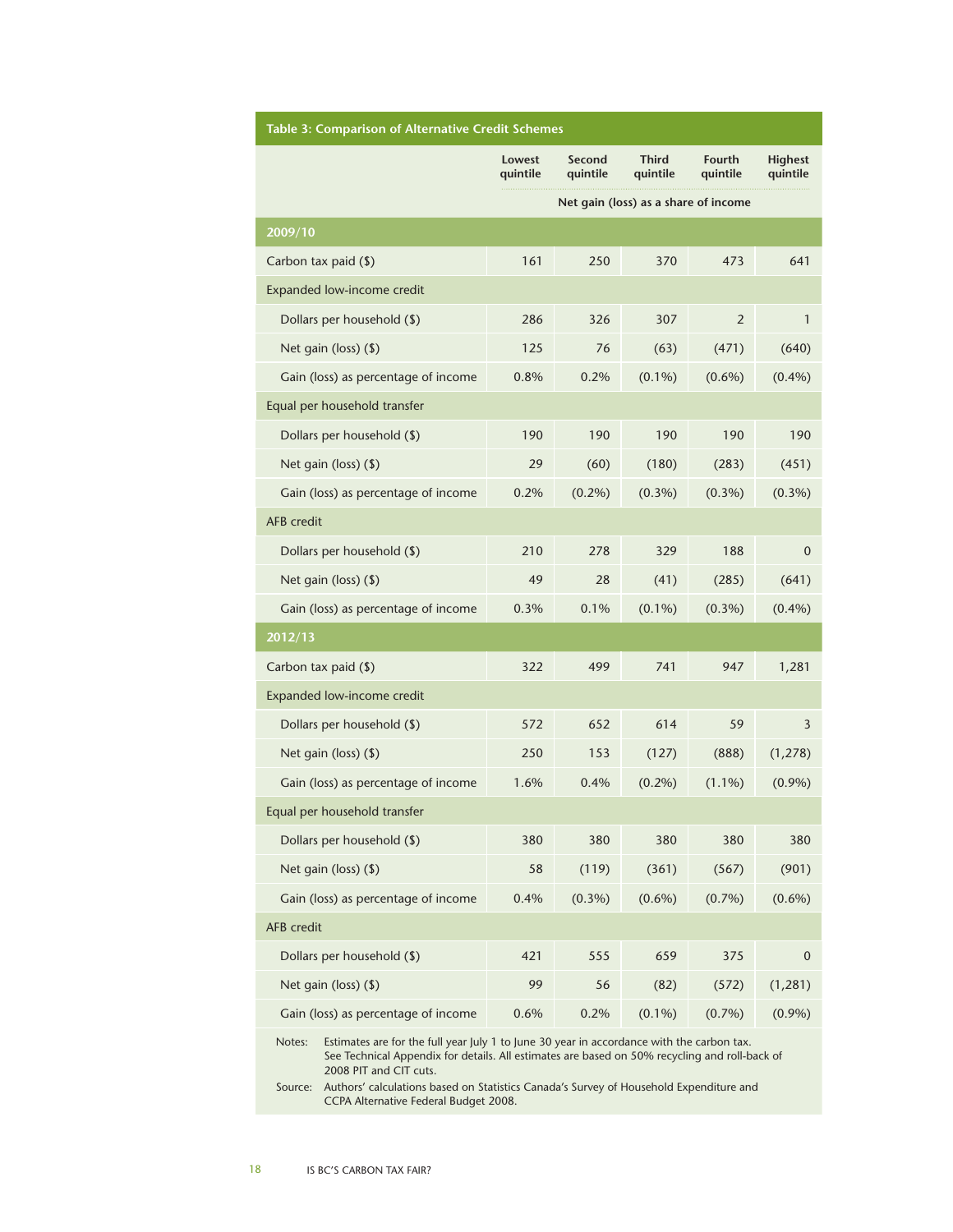alternative formulation. The hybrid AFB model may be a compromise between these two approaches, with greater benefit to the bottom quintile than a per household transfer, but reaching higher up the income distribution.

All of these alternatives accomplish two main objectives. First, they insulate low-income families from the carbon tax by providing larger credits than taxes paid. But families would still face the carbon tax when making purchases, so they would still have an incentive to reduce expenditures that are carbon intensive. Second, they ensure that the top quintile pays net taxes. The low-income credit and AFB credit are the most progressive in this regard.

One criticism that may emerge is whether reducing inequality should be pursued separately as a goal in and of itself, rather than piggybacked onto a carbon tax. This would suggest a distributionally-neutral carbon tax regime, i.e. every income group on average receives back in credits the amount paid in carbon taxes. However, we note that higher income households have more disposable income, capital available and the means and capability to invest in more energy efficient technologies and activities. This enables higher income households with the capacity to reduce their own GHG emissions to reduce their energy costs—and thereby the impact of a carbon tax.

In contrast, lower income households generally have less capacity to invest in energy efficient technologies or activities: they are "capital-constrained" and often lack the ability to invest in even simple technologies, such as compact flourescent lightbulbs, with relatively high payback rates. For this reason, lowincome households arguably should receive net benefits from the carbon tax regime in order to provide them with more options and choices in how they adapt.

Higher income households have more disposable income, capital available and the means and capability to invest in more energy efficient technologies and activities. This enables higher income households with the capacity to reduce their own GHG emissions to reduce their energy costs—and thereby the impact of a carbon tax.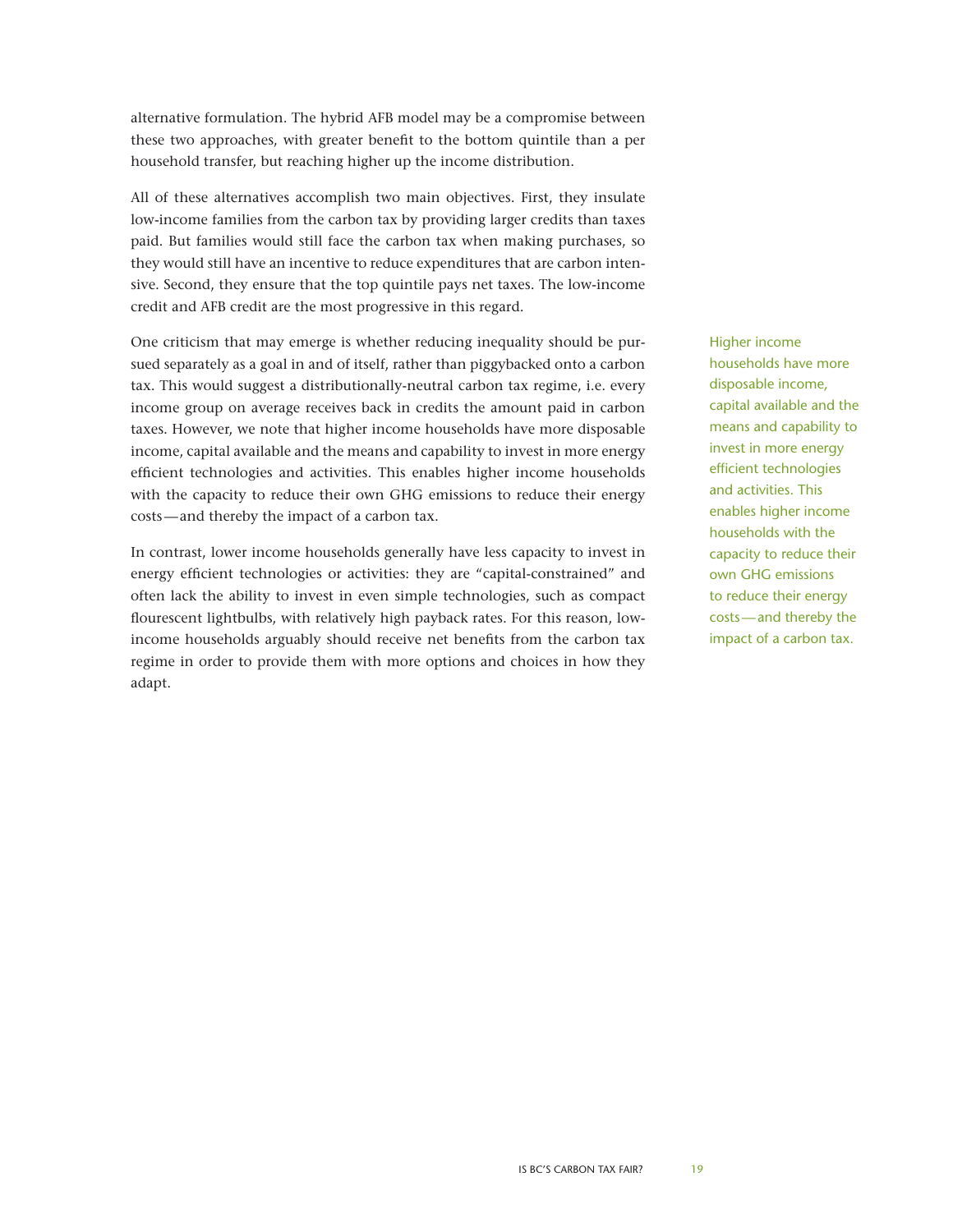## <span id="page-19-0"></span>Conclusion

In the absence of deliberate policy design to ameliorate adverse distributional impacts, carbon taxes will be regressive and will increase inequality.

THE TRUE SIGNIFICANCE of BC's carbon tax in the medium-term is less about engendering emissions reductions than a model of how to implement a carbon tax. Its political fate remains to be determined, as the opposition NDP has honed in on the carbon tax as a key issue for the next provincial election. Other jurisdictions will look closely at BC's model of tax and recycling design if and when they contemplate carbon pricing measures of their own. Federally, the opposition Liberals endorsed a carbon tax and tax shifting model, rooted in the work of Mintz and Olewiler (2008) that would broaden the federal excise tax on gasoline to all fossil fuels. In the October 2008 federal election, this plan failed to capture the public's imagination, and was deftly attacked and distorted by the Conservatives.

We conclude that the design of revenue recycling is of utmost importance if carbon taxes are considered federally, or in other jurisdictions. In the absence of deliberate policy design to ameliorate adverse distributional impacts, carbon taxes will be regressive and will increase inequality. However, revenue recycling offers an opportunity to deliver a progressive outcome. BC's carbon tax regime is relatively well-designed in the first year, although personal and corporate income tax cuts lead to an undesirable net benefit for the top quintile.

Our analysis suggests a number of improvements to BC's carbon tax. The 2009 BC Budget should commit that the low-income credit, at minimum, be increased in line with carbon tax revenues, and ideally its share should be increased to half of revenues. People with low to middle incomes should have real options for changing their behaviour, and be no worse off under any carbon pricing scheme. Increasing the share of revenues going to the credit would be consistent with this principle.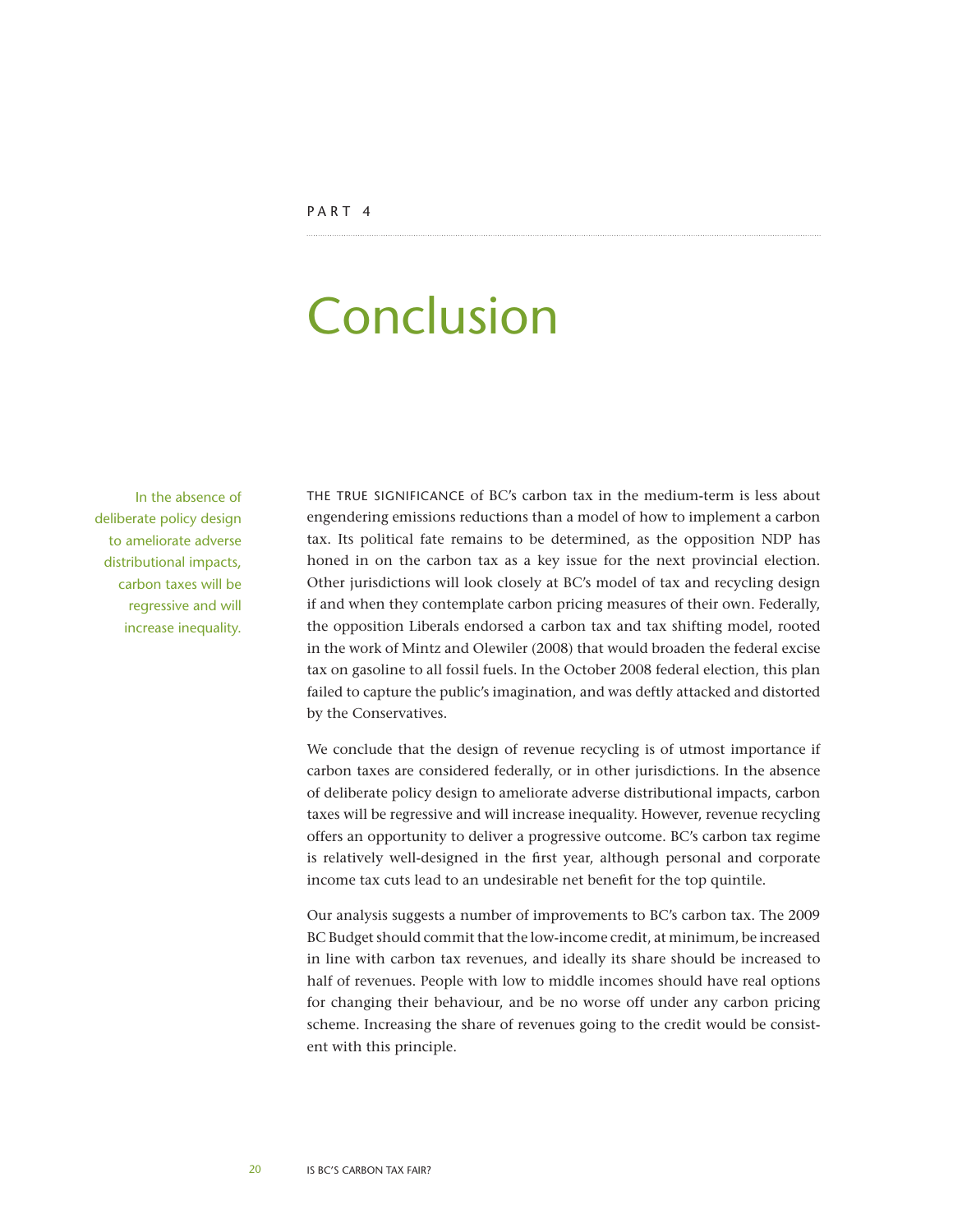Revenue neutrality is a political consideration above all else, and should be abandoned. The remaining half of carbon tax revenues should provide funds for other climate actions, including major transit expansion, transition programs for workers, energy efficiency improvements for low- to middle-income families, and an alternative technology development program. No further personal or corporate income tax cuts should be financed by carbon tax increases, and 2008 tax cuts should be rolled back. However, write-offs of capital investments in emissions-reducing technologies, in lieu of existing Capital Cost Allowance, could be part of the package for the business sector. Similar write-offs could be contemplated for personal income taxes.

This study did not take into account the one-time \$100 dividend, an amount that will also affect the overall outcomes, but which is not technically part of the revenue-recycling regime. The paper also did not take into account behavioural change as a result of the carbon tax. A static analysis is used to compare distribution in the carbon tax regime at different points in time. A dynamic analysis would not change the results in a meaningful way in the short term. Because of the small size of the tax, it will have little impact on consumer behaviour. And because all revenues are recycled back to households, any losses in tax revenue are exactly offset by reductions in recycling.

In addition, this study did not consider the implications for municipalities and other public sector entities that will have to pay the tax but are not part of the recycling regime. Thus, there is a risk that public services will be undermined by environmental objectives. This should be addressed by recycling some of the revenues back to public sector entities, but more importantly, launching a major capital campaign to improve energy efficiency and reduce the carbon footprint of those entities, making them less financially vulnerable to rises in the carbon tax. In a recent address, the premier offered payments to municipalities, but it is not clear whether these would be financed out of carbon tax revenues.

Impacts in the marketplace also cannot be ignored. Between the time the carbon tax was announced in February and its implementation in July, gas prices at the pump had increased on average by almost 40 cents per litre, of which only 2.3 cents was due to the carbon tax. Our modeling of the carbon tax suggests that higher fuel prices in the marketplace have an adverse impact on low- to middle-income earners, and additional policies should be developed to avert this outcome (such as excess profits taxes on oil and gas companies that could be redistributed widely). With the marketplace doing much of the heavy lifting that has been traditionally associated with a carbon tax, offsetting measures to address inequality are needed. As of October 2008, however, gas prices had reverted back to levels at the start of the year.

BC's carbon tax has been very unpopular. This may be because of poor timing, because revenue recycling is not well understood or not seen as necessary, or because of a general dislike of paying more for fuel. But it serves to demonstrate that elegant policy designs that are widely accepted by academics and policymakers may not pass the democratic test.

The low-income credit should, at minimum, be increased in line with carbon tax revenues, and ideally its share should be increased to half of revenues. The remaining half of carbon tax revenues should provide funds for other climate actions, including major transit expansion, transition programs for workers, energy efficiency improvements for low- to middle-income families, and an alternative technology development program.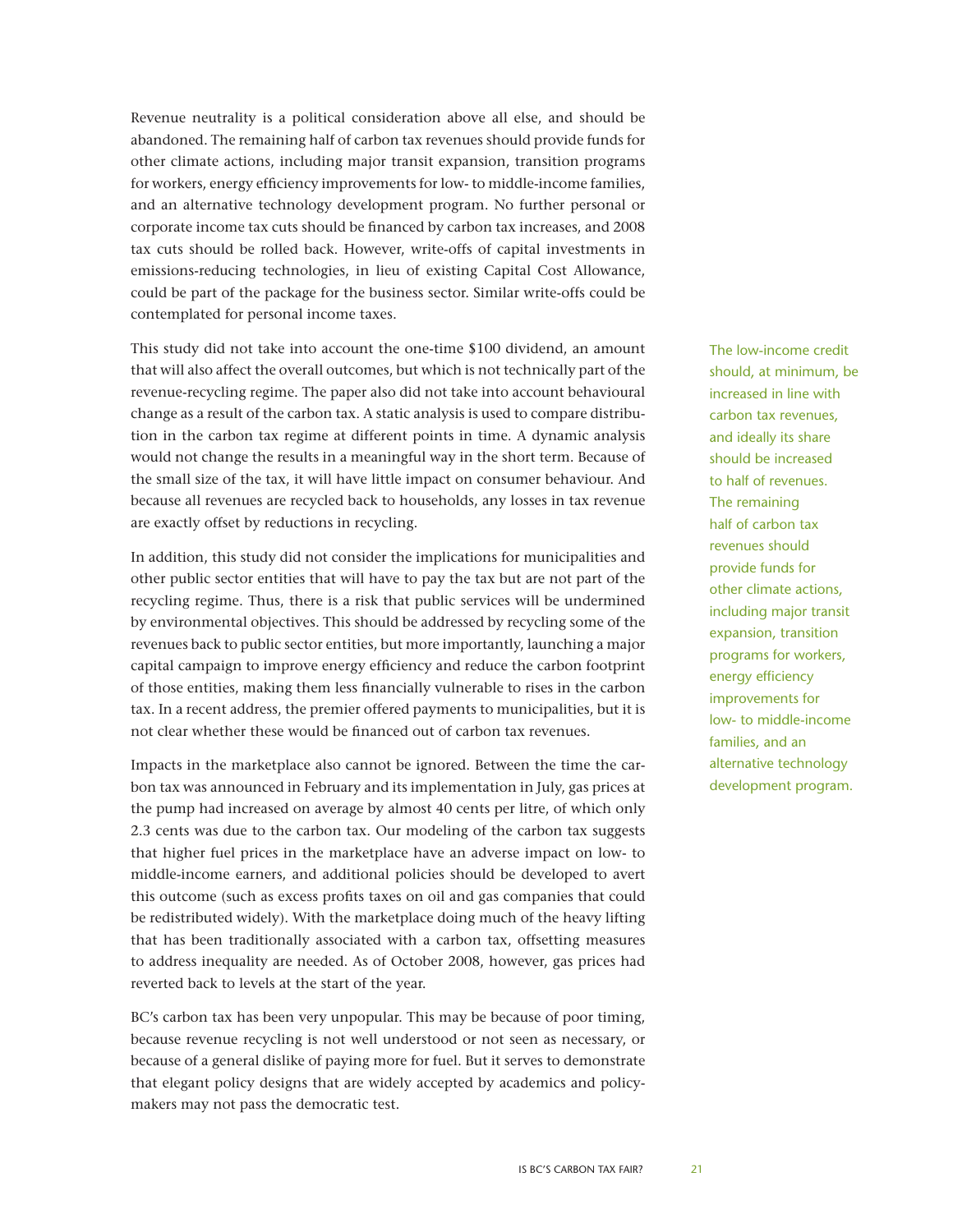# <span id="page-21-0"></span>Data and Methodology

There are a number of moving parts associated with the BC carbon tax and revenue recycling, each of which has a different timeline:

- Carbon tax is implemented on July 1, 2008 at a rate of \$10 per tonne of CO<sub>2</sub>e, and rises by \$5 per year each July 1 thereafter, up to 2012;
- • Low-income credit is implemented on July 1, 2008, and increases by 5% on July 1, 2009;
- Rates in the bottom two personal income tax brackets are reduced by 2% (not two percentage points) effective January 1, 2008, and are reduced by 5% per year on a calendar year basis starting in 2009; and
- • Corporate income tax rates (general and small business) fall as of July 1, 2008, January 1, 2010 and January 1, 2011.

Due to the timing of the carbon tax and low-income credit, we make estimates for a July 1 to June 30 fiscal year. Revenue neutrality, however, is defined in terms of the April 1 to March 31 budget fiscal year. To ensure revenue neutrality in our modeling, we independently estimate carbon tax revenues then recycle the full amount in accordance with estimates in BC budget documents. Estimates in the budget's three-year fiscal plan go to 2010/11, and will likely be revised with subsequent budgets.

We engage a static analysis to compare the carbon tax regime in 2008/09, 2009/10 and 2010/11. We hold population, incomes and consumption constant in order to assess the pure effects of changes in the tax and recycling over time. Our analysis could be extended to reflect dynamic shifts in behaviour in response to the carbon tax. However, the size of the carbon tax is relatively small in all years studied, and the associated elasticities are also very small, thus we should expect very little change in behaviour (see, for example, Schipper, 2007). Moreover, any reduction in consumption would lower both revenues and expenditures by an equivalent amount, so the main findings by quintile would remain essentially the same.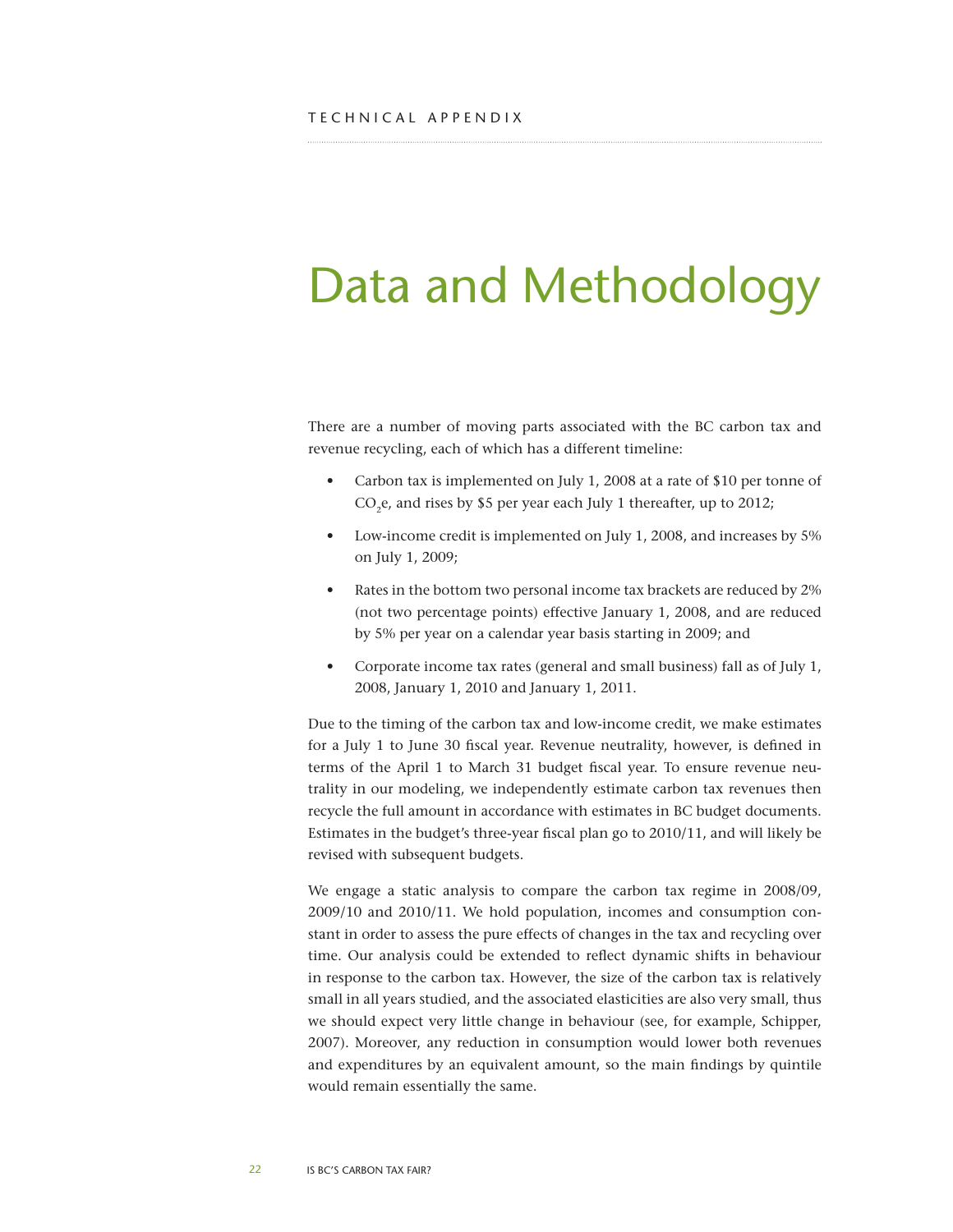Data from the 2005 Survey of Household Spending was used to calculate *direct* spending on fossil fuels by quintile for BC (associated with home heating and transportation). Spending levels were converted to consumption levels by volume using average fuel prices for BC in 2005. The estimated carbon tax rates from BC Budget 2008 (natural gas, heating fuel and motor gasoline) are then applied to consumption levels in order to estimate carbon taxes paid by quintile.

The *indirect* impact of carbon taxes was calculated by using estimates provided by Statistics Canada's Environmental Accounts division of the indirect GHG emissions associated with household consumption: e.g., all the GHG emissions associated with the production and distribution of goods and services purchased by households. The indirect domestic emissions associated with household consumption amount to 1.92 times the direct emissions of households, the average over the 1990 to 2003 period. The GHG emissions associated with imported goods amount to another 0.90 times (e.g., 90%) these direct emissions, but these were not included as they will not be subject to the carbon tax. These calculations assume that indirect emissions and costs are a constant ratio of direct emissions by household size.<sup>11</sup>

We assume that suppliers pass on the additional cost of the carbon tax fully to consumers through increases in the cost of the goods and services they supply. There may be some dynamic or industry-specific competitive factors that affect how much of the carbon tax is passed on in each different situation. At the same time we do not include the impact of additional margins (such as in cost-plus pricing) or the impact of additional taxes that would tend to increase final costs for consumers above the additional carbon taxes incurred by suppliers. These factors would tend to counterbalance each other and so the assumption of full pass-through would appear reasonable.

| Appendix Table: Reconciliation Between BC Budget and CCPA Analysis |                        |                       |            |                         |                 |                         |                 |                         |
|--------------------------------------------------------------------|------------------------|-----------------------|------------|-------------------------|-----------------|-------------------------|-----------------|-------------------------|
|                                                                    |                        | <b>Fiscal 2008/09</b> |            | <b>Fiscal 2009/10</b>   |                 | <b>Fiscal 2010/11</b>   |                 |                         |
|                                                                    | Coverage               | <b>Budgeted</b>       | Annualized | <b>CCPA</b><br>estimate | <b>Budgeted</b> | <b>CCPA</b><br>estimate | <b>Budgeted</b> | <b>CCPA</b><br>estimate |
| 2008/09 total<br>carbon tax revenue                                | July 1 to<br>March 31  | 338                   | 451        | 410                     | 631             | 615                     | 880             | 820                     |
| Household<br>direct share                                          | July 1 to<br>March 31  | 113                   | 150        | 141                     | 210             | 211                     | 293             | 281                     |
| Low-income credit                                                  | July 1 to<br>March 31  | 104                   | 139        | 139                     | 145             | 145                     | 146             | 146                     |
| Personal<br>income tax cuts                                        | April 1 to<br>March 31 | 113                   | 113        | 111                     | 270             | 263                     | 401             | 374                     |
| Corporate<br>income tax cuts                                       | July 1 to<br>March 31  | 121                   | 161        | 160                     | 216             | 207                     | 333             | 300                     |
| Sum of recycling                                                   |                        | 338                   | 413        | 410                     | 631             | 615                     | 880             | 820                     |
| Low-income<br>credit share                                         |                        | 30.8%                 | 33.6%      | 33.9%                   | 23.0%           | 23.6%                   | 16.6%           | 17.8%                   |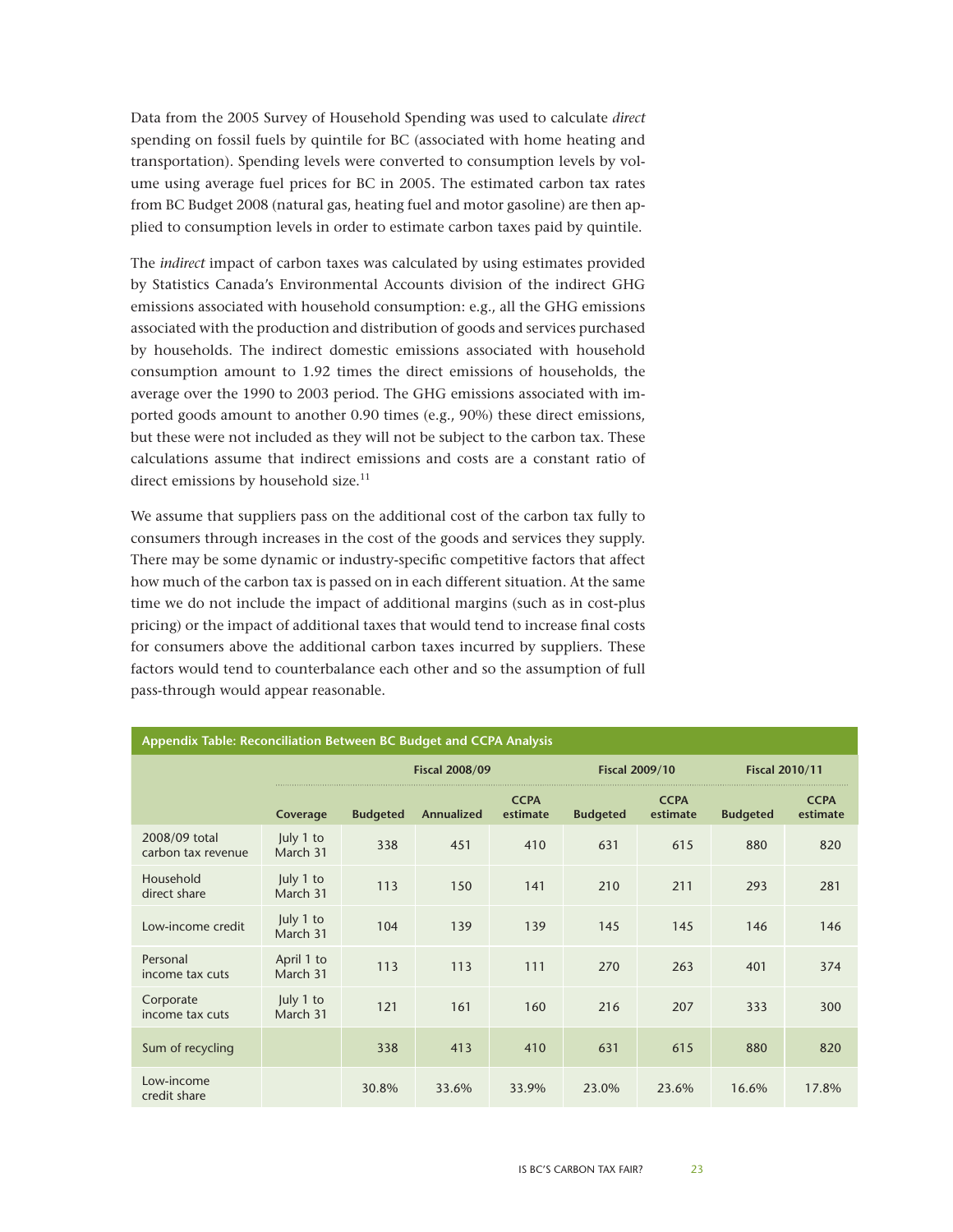In addition to higher levels of consumption among higher income households, they also tend to be larger families. A standard adjustment for family size to account for economies of scale at the household level is to divide income or costs by the square root of the number of individuals.12 Following on the results in Table 1 on page 12, adjusted costs are \$88 per person for the lowest income quintile and \$236 per person for the highest income quintile. The ratio of carbon taxes paid from top to bottom quintiles is thus 2.7 times when adjusted for family size, compared to 4.0 times for unadjusted numbers. This does not change the principal findings of this study—by percentage of income, there is no difference because both taxes paid and income are adjusted by the same factor.

Revenue recycling estimates are made by allocating to quintiles their estimated shares of the low-income credit, personal income tax cuts, and corporate income tax cuts. The sum of these three is equal to estimated carbon tax revenue. We estimate lower carbon tax revenues in each year than in the BC budget, which may reflect our 2005 base year for household expenditures. We make slight adjustments to our estimates of recycling to maintain revenue neutrality. We do not include a one-time "dividend" of \$100 per British Columbian, paid in June 2008 out of the 2007/08 surplus, as this is not part of the revenue recycling plan.

Statistics Canada's Social Policy Simulation Database and Model (SPSD/M) is used to derive allocation shares for each quintile. The SPSD/M contains a detailed database of 100,000 representative individuals in 40,000 families, drawn from tax, census and survey data sources. It also is an accounting model that analyzes the impact of legislated or proposed programs on the taxes paid by and transfers received by individuals and families. Version 10.2 of the SPSD/M is employed in this paper.<sup>13</sup>

The Low Income Credit (LIC) is estimated across quintiles based on the distribution of the GST credit in 2005, derived from the SPSD/M.<sup>14</sup> The BC Budget estimate of \$104 million in the LIC for the 2008/09 budget year is grossed up to \$139 million to put it on an annualized basis. An important consideration for the recycling regime is that the LIC is only scheduled to increase by 5% as of July 2009, after which its status is uncertain and will be determined by subsequent budgets (the budget commits to modifying the LIC's thresholds for inflation, but not the benefit itself). If the LIC does not grow, or only grows by the rate of inflation, the share of revenues recycled into the LIC will fall over time, and this will lead to more regressive outcomes due to the faster rising carbon tax rate.

Like the GST credit upon which it is based, the low-income credit in any given year is based on the previous year's tax filing. In the SPSD/M the GST credit is calculated as if based on current year income deflated to represent income in the previous year.15 Because we are more interested in the allocation across quintiles in this paper, this detail should not affect the empirical results.16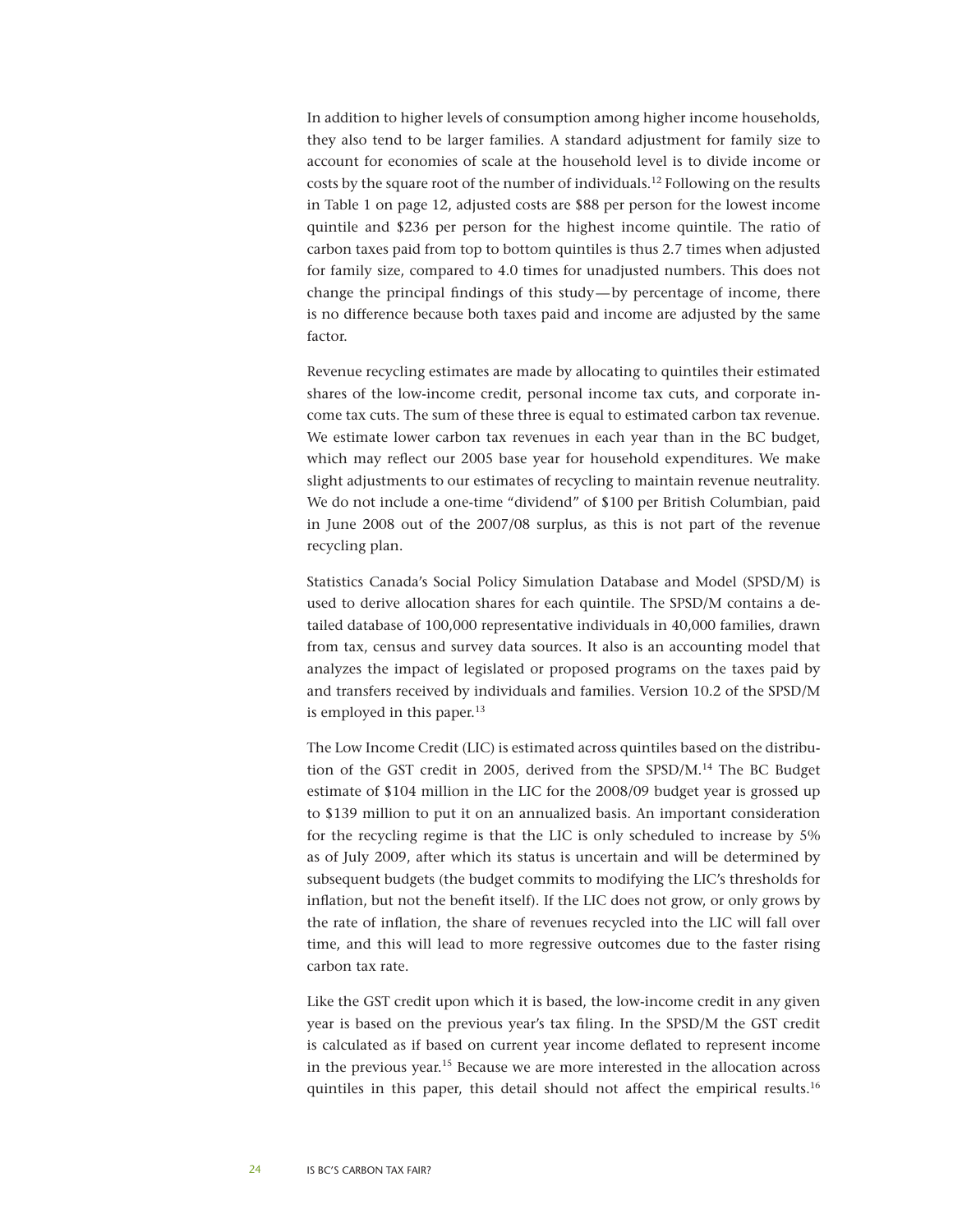Personal income tax (PIT) cuts in 2008 are allocated to families based on shares derived from the SPSD/M (a 2008 baseline is estimated, and compared to a 2008 post-tax-cut variant). For subsequent years we use the same allocation shares, and apply them to the estimated value of the total PIT cut.

Corporate income tax (CIT) cuts are allocated based on investment income, as derived for economic families by the SPSD/M. The CIT cut in 2008/09 budget is \$121 million, annualized to \$161 million. We assume that companies seek to maximize their profits and that corporate tax cuts are equivalent to a windfall in revenues that goes entirely to higher profits. Other incidence assumptions could be used, such as half of the tax cuts to shareholders and the other half to consumers via lower prices. This would reduce the regressive impact of CIT cuts. However, lower taxes would have no impact whatsoever on the cost structure of production and the market conditions facing the company, and furthermore, the growing profit share of national income in recent years suggest that the most likely impact of CIT cuts is through higher profits to shareholders, as we assume.

A further issue related to bringing CIT cuts into the analysis is that we assume all profits go to shareholders residing in BC. To the extent that there is ownership of capital in BC by shareholders outside the province or outside Canada, this assumption is inconsistent with actual financial flows across borders. This leakage of revenues similarly affects the interpretation of the government's claims of revenue neutrality, as it may be the case that more tax is paid by BC residents than received by them in credits and tax cuts. Such methodological issues are ever-present in studies of this sort at the provincial level, and we have no data upon which to make an alternative assumption in this regard. Thus, our results should be interpreted as a generalization of BC's carbon tax regime as if it were national in scope, a point of significance to the national debate on carbon taxes.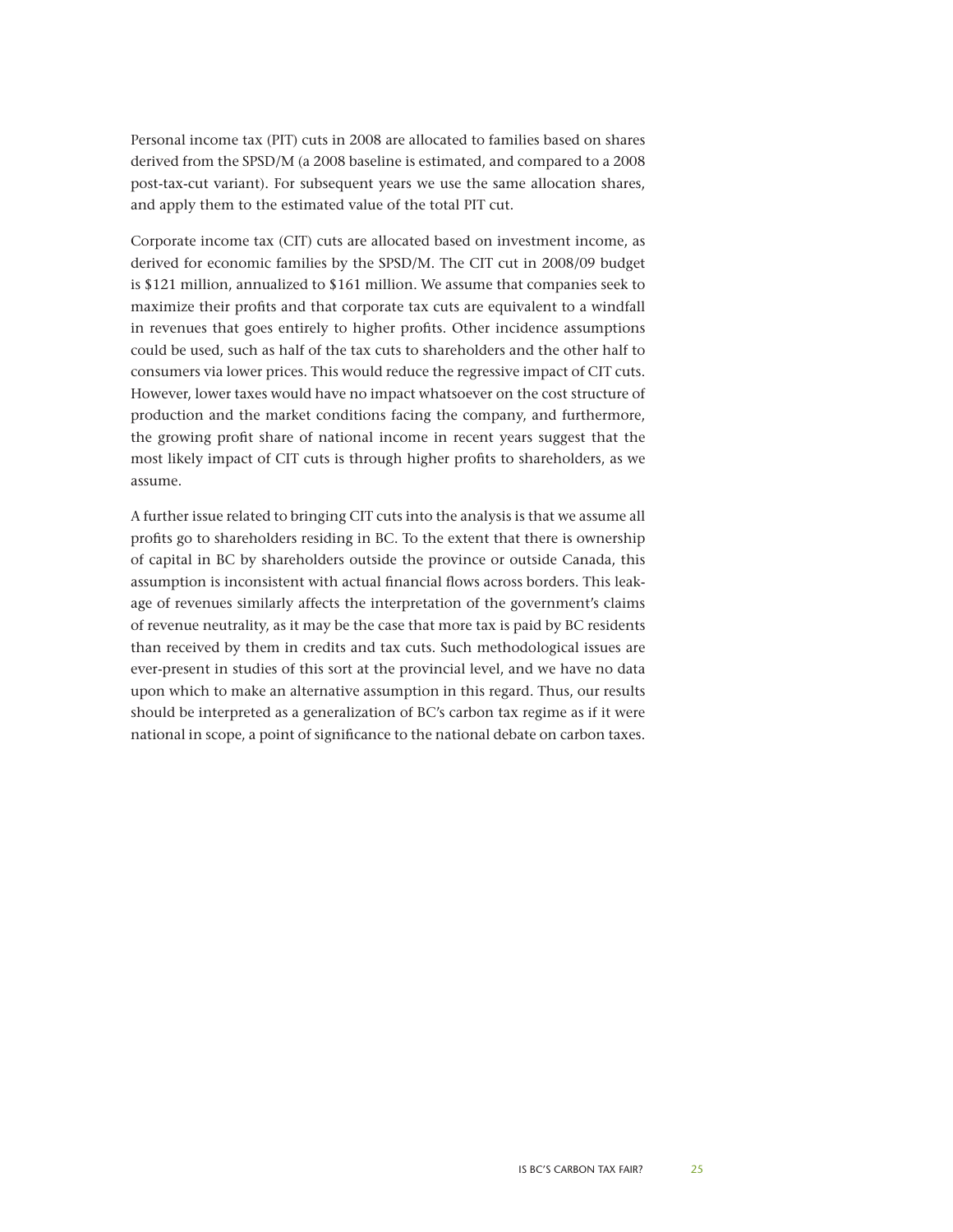- <span id="page-25-0"></span>1 According to modeling done for the BC Budget, the carbon tax will reduce BC emissions by 3 million tonnes relative to business-as-usual (BAU) in 2020. To put this number in context, meeting the legislated target of a one-third reduction in GHG emissions by 2020 requires a 40 million tonne reduction relative to BAU.
- 2 Detailed information on BC's carbon tax is available in the 2008 BC Budget, [www.bcbudget.gov.bc.ca/2008/bfp/2008\\_Budget\\_Fiscal\\_Plan.pdf.](http://www.bcbudget.gov.bc.ca/2008/bfp/2008_Budget_Fiscal_Plan.pdf)
- 3 Mackenzie et al., 2008.
- 4 Like the GST credit, the low-income credit is, technically speaking, a *tax benefit*. That is, it is calculated for the current year based on the previous year's tax return. For example, an individual's 2007 tax return determines eligibility and amounts payable for the July 1, 2008 to June 30, 2009 year. This is different from a tax credit, refundable or not, that subtracts from tax payable in the same tax year (2006 credit claimed on 2006 tax form).
- 5 In tax incidence literature, the term "progressive" refers to taxes that take a progressively higher share of income as income rises. Our results are presented in a way that reverses the polarity to be more intuitive to readers—for example, a positive net gain of income, rather than negative net taxes paid—but we still use the term progressive in its conventional sense.
- 6 Durning and Bauman, 1998, among others, make this argument.
- 7 Rivers and Sawyer, 2008, Table 22. Their modeling finds that a carbon tax rising to \$100 in 2020 would reduce emissions by about 28% in 2020, but that different models of recycling revenues have very little difference in economic output, ranging from a loss of 0.5 to 1.3 percentage points off of GDP in 2020.
- 8 Two recent studies from the US model recycling of revenues to fund per-person income transfers (100% recycling), and find that this turns a regressive tax into a progressive outcome (Congressional Budget Office, 2007, and Boyce and Riddle, 2007).
- 9 The AFB tax credit would provide each adult with \$10 and each child with \$5 in a refundable tax credit for each dollar of the carbon tax rate, for all family incomes up to \$70,000, with a phase-out at a rate of 5 cents for every dollar of family income above this amount. For instance, with a tax rate of \$10 per tonne  $CO<sub>2</sub>e$ , this credit would provide \$100 a year to each adult and \$50 a year to each child in a green tax credit. The income threshold is approximately twice the income threshold for the BC low-income credit (although the credit phase out rate is slower, at 2 cents per dollar above the threshold). For the phase-out period, a \$100 credit at a carbon price of \$10 per tonne for a single individual would be phased out by an income of \$72,000. However, a \$900 credit for a two-parent, two-child family of four wouldn't phase out until family income reached \$88,000.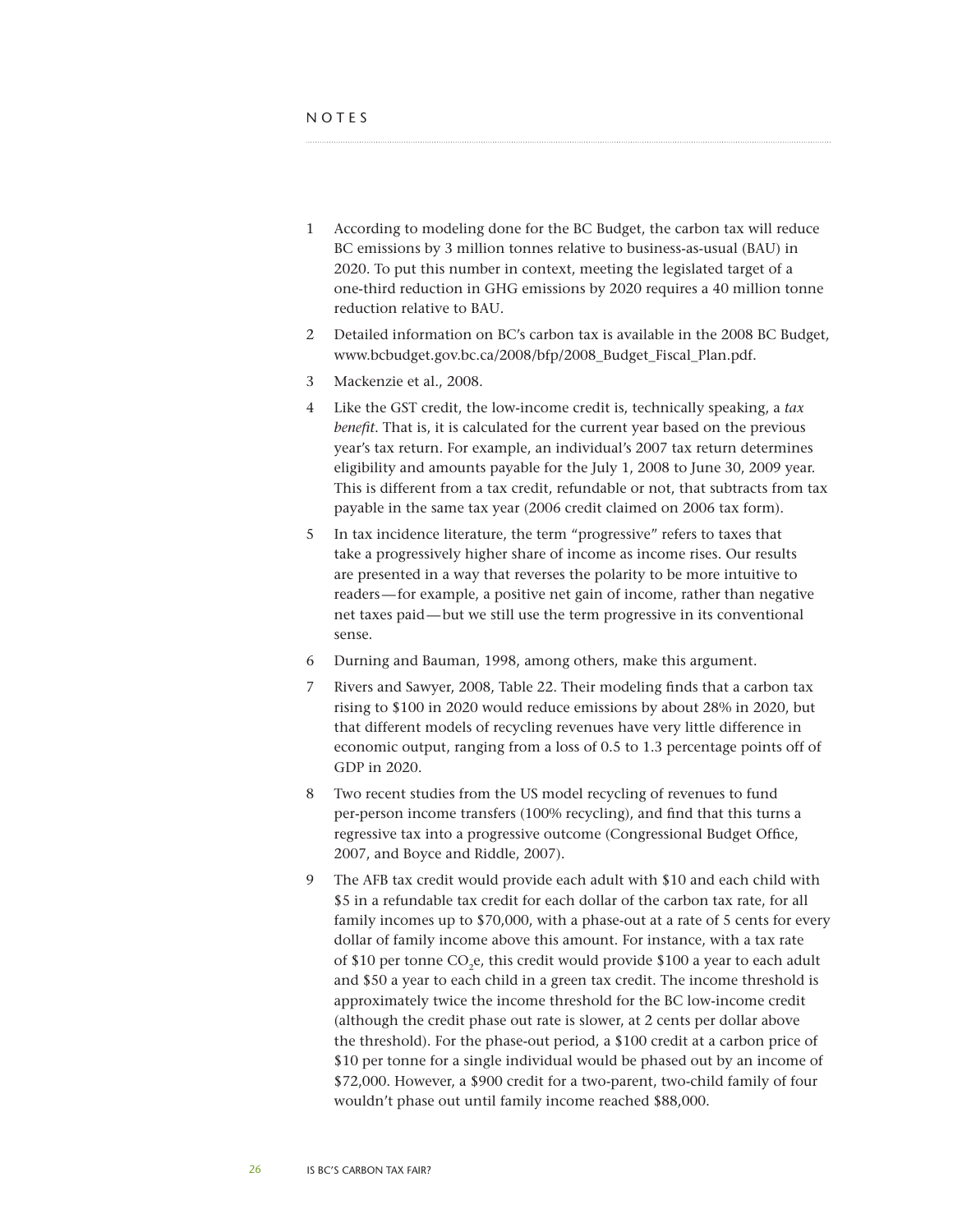- 10 If we were to model these alternatives carrying forward the 2008/09 personal and corporate income tax cuts it would lead to some unbalanced outcomes between the fourth and top quintiles.
- 11 While detailed calculations of the indirect emissions associated with different household income groups are not yet available for Canada, analysis from the United States suggests that this ratio of total to direct emissions doesn't vary considerably for most income groups. See Boyce and Riddle, 2007.
- 12 For example, housing two people under one roof costs less than housing two individuals separately. By the square root rule, a family of four has double the costs of a single individual not four times the costs.
- 13 According to the Statistics Canada web site: "The Social Policy Simulation Database and Model (SPSD/M) is a micro computer-based product designed to assist those interested in analyzing the financial interactions of governments and individuals in Canada. It can help one to assess the cost implications or income redistributive effects of changes in the personal taxation and cash transfer system. The SPSD is a nonconfidential, statistically representative database of individuals in their family context, with enough information on each individual to compute taxes paid to and cash transfers received from government. The SPSM is a static accounting model which processes each individual and family on the SPSD, calculates taxes and transfers using legislated or proposed programs and algorithms, and reports on the results."
- 14 Nuclear families are used to derive these allocations as broader family concepts lead to anomalous findings with larger credits claimed in the top quintile, reflecting older children living with their parents but getting the credit. This means we are *slightly biased towards overstating* the redistribution arising from the low-income credit.
- 15 Hicks, 2007.
- 16 Another issue with GST credit arose in 2001 with a federal supplement for home heating fuels. The supplement was provided to those who qualified for the GST credit and was delivered through the same architecture. The Auditor General subsequently questioned whether this additional home heating expenses credit suffered from poor targeting, in particular for renters whose heating expenses were covered in their rent, or households whose heating was primarily from electricity generated by hydro power. The government responded that this was a means of delivering the relief quickly, did not entail the creation of a new delivery architecture, and in the case of renters, provided relief against indirect fuel price increases in the future due to higher rents. These issues are relevant for BC's carbon tax, although an important aspect is that the tax will continue to be present and increase over time, and will thus be reflected in rental costs. According to the Ministry of Finance, over-coverage is preferable from a design perspective, and administrative savings by following the GST credit system are reasons for the current design of the credit. (Personal communication with BC Ministry of Finance, May 28, 2008.)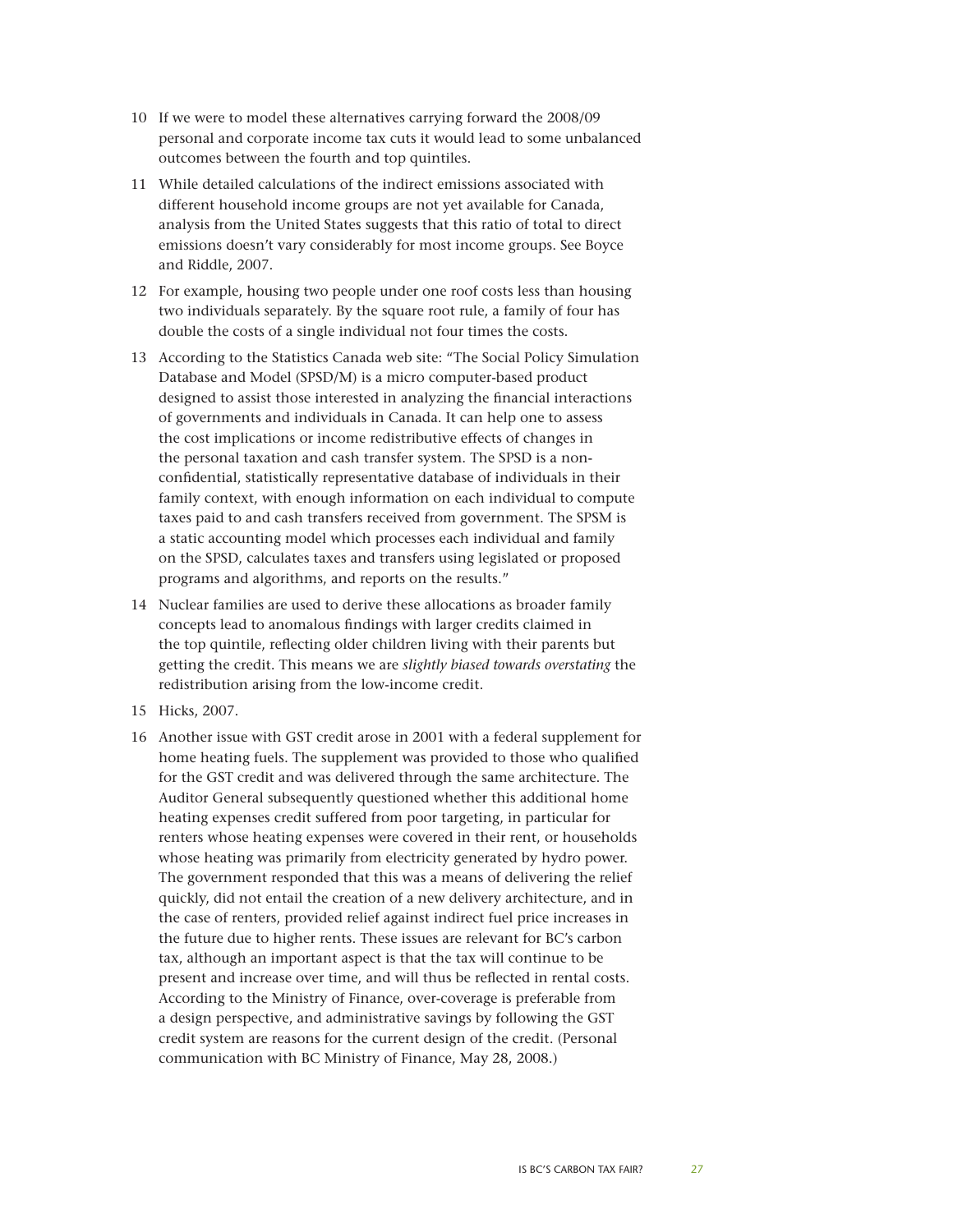<span id="page-27-0"></span>

- BC Climate Action Team. *Meeting BC's Targets*. Final report to the Government of British Columbia. July 28, 2008.
- Canadian Centre for Policy Alternatives. *Alternative Federal Budget 2008: A Budget Canadians Can Count On*. Ottawa: CCPA, February 2008.
- Boyle, James and Matthew Riddle. *Cap and Dividend: How to Curb Global Warming While Protecting the Incomes of American Families*. Amherst: Political Economy Research Institute, November, 2007. Accessed at [www.](http://www.peri.umass.edu/fileadmin/pdf/working_papers/working_papers_101-150/WP150.pdf) [peri.umass.edu/fileadmin/pdf/working\\_papers/working\\_papers\\_101-150/](http://www.peri.umass.edu/fileadmin/pdf/working_papers/working_papers_101-150/WP150.pdf) [WP150.pdf](http://www.peri.umass.edu/fileadmin/pdf/working_papers/working_papers_101-150/WP150.pdf).
- Congressional Budget Office. *Trade-Offs in Allocating Allowances for CO<sub>2</sub> Emissions*. Washington, DC, April 25, 2007.
- Durning, Alan and Yoram Bauman. *Tax Shift: How to Help the Economy, Improve the Environment, and Get the Tax Man off Our Backs*. Seattle: Northwest Environment Watch (now the Sightline Institute), 1998.
- Hicks, Chantal. *Modeling Changes to the GST and its Credit Using the SPSD/M*. Statistics Canada, unpublished paper for conference, Celebrating 50 Years of Microsimulation, August 20-22, 2007, Vienna, Austria, first general conference of the International Microsimulation Association. Accessed at [www.euro.centre.org/ima2007/programme/papers/Hicks\\_paper.doc](http://www.euro.centre.org/ima2007/programme/papers/Hicks_paper.doc).
- Mackenzie, Hugh, Hans Messinger and Rick Smith. *Size Matters: Canada's Ecological Footprint by Income*. Ottawa: Canadian Centre for Policy Alternatives, June 2008.
- Mintz, J. and N. Olewiler. *A Simple Approach for Bettering the Environment and the Economy: Restructuring the Federal Fuel Excise Tax*. Ottawa: Sustainable Prosperity, April 2008.
- Rivers, Nik and Dave Sawyer. *Pricing Carbon, Saving Green: A Carbon Price to Lower Emissions, Taxes and Barriers to New Technology*. Vancouver: David Suzuki Foundation, 2008.
- Schipper, L. Automobile Fuel; Economy and CO<sub>2</sub> Emissions in Industrialized *Countries: Troubling Trends through 2005/6.* Washington, CD: EMBARQ, World Resources Institute Center for Sustainable Transport, 2007.